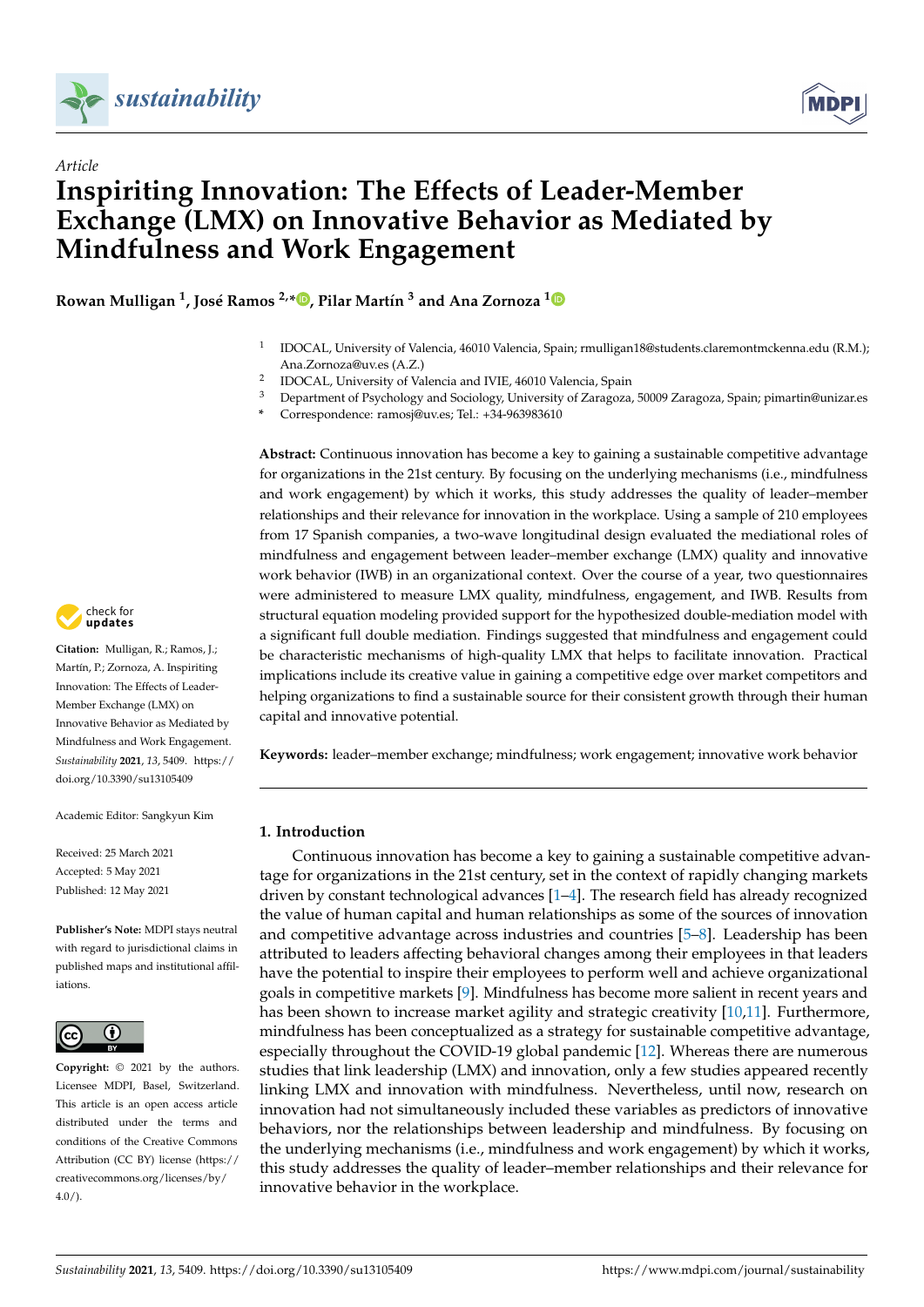Our study aims to integrate in the same study three relevant antecedents of innovative behaviors that had not yet been included in a single research study. In addition, it also aims to explain how high-quality relationships between employees and their supervisors lead to increased innovative behaviors. This study's findings could contribute not only important theoretical developments to the fields of leadership, mindfulness, and innovation, but also practical implications to the (modern and innovative) workplace. To meet the ever-increasing innovation demands in the business market and workplace context, organizations could be assured that high-quality leadership relationships and mindfulness could facilitate engagement and innovation among their employees. They could integrate this knowledge into their organizational strategy to consistently maintain a competitive edge above their market competitors in the long run while maintaining the well-being of employees through work engagement.

# **2. Literature Review**

The leader–member exchange (LMX) theory uses a relationship-based perspective of the leadership process. Based on role theory, LMX posits that leaders and followers undergo a role-making process in which differentiated roles result in various relationships ranging from high-quality socio-emotional to low-quality transactional [\[13,](#page-13-8)[14\]](#page-13-9). The fundamental concept of the LMX theory is that the most effective leadership processes emerge when leaders and followers cultivate mature, high-quality relationships [\[15\]](#page-13-10). That is, this theory posits that effective leadership is realized through this dyadic relationship that is developed through a series of social exchanges of various tangible and intangible resources (e.g., leader: information, influence, desired tasks, decision latitude, support, and attention; member: task performance, commitment, loyalty, and citizenship behavior) [\[16\]](#page-13-11).

Low-quality LMX, which was originally named "out-group relationships," is based on the legal job contract and often implicates transactional leadership behaviors. On the other hand, high-quality LMX, which was originally named "in-group relationships," transcends the formal employment contract and tends to include transformational leadership behaviors [\[16\]](#page-13-11). For instance, high-quality LMX relationships may include leaders providing followers with rich resources, such as support autonomy and decision-making latitude [\[17](#page-13-12)[,18\]](#page-14-0). Meta-analyses have found that higher-quality LMX relationships are associated with better job performance [\[19\]](#page-14-1) and extra-role performance, such as organizational citizenship behavior [\[20\]](#page-14-2).

Previous research suggested relationships between LMX and innovative behavior. Leadership sets the critical psychological context to cultivate group climates of innovation. Organizational climate refers to the set of shared perceptions and descriptive beliefs of the work setting [\[16\]](#page-13-11). Leaders can be thought of as "climate engineers" [\[21\]](#page-14-3) who play a key role in molding employees' climate perceptions [\[22\]](#page-14-4). That is, leaders have the power to shape employees' perceptions of support or other climate facets in the work environment. This leadership–climate relationship is supported by previous literature [\[23](#page-14-5)[–25\]](#page-14-6). Leadership styles have also predicted innovation climate. Pons and Ramos [\[26\]](#page-14-7) found that inspirational motivation and individualized consideration, two components of transformational leadership, were the first and third highest predictors of innovation climate. Further studies found an interaction effect between LMX quality and LMX differentiation on innovation climate [\[27\]](#page-14-8) and found LMX to fully mediate the relationship between transformational leadership and organizational citizenship behaviors [\[28\]](#page-14-9). Just as organizational citizenship behaviors, innovative behaviors can be conceptualized as another type of extra-role performance [\[29](#page-14-10)[,30\]](#page-14-11).

Climate perceptions, established by leadership, have been antecedents of appropriately deemed behavior [\[31\]](#page-14-12). An evidence-based model explained the way in which LMX affects climate perceptions and subsequent behaviors through a mediation relationship of leadership–climate–injury [\[32\]](#page-14-13). High-quality relationships (i.e., high-quality LMX) increase the leader's concern for her or his members' welfare [\[33–](#page-14-14)[35\]](#page-14-15). These high-quality relationships are reciprocal [\[36\]](#page-14-16) and lead to a balanced social exchange [\[37\]](#page-14-17) in which both parties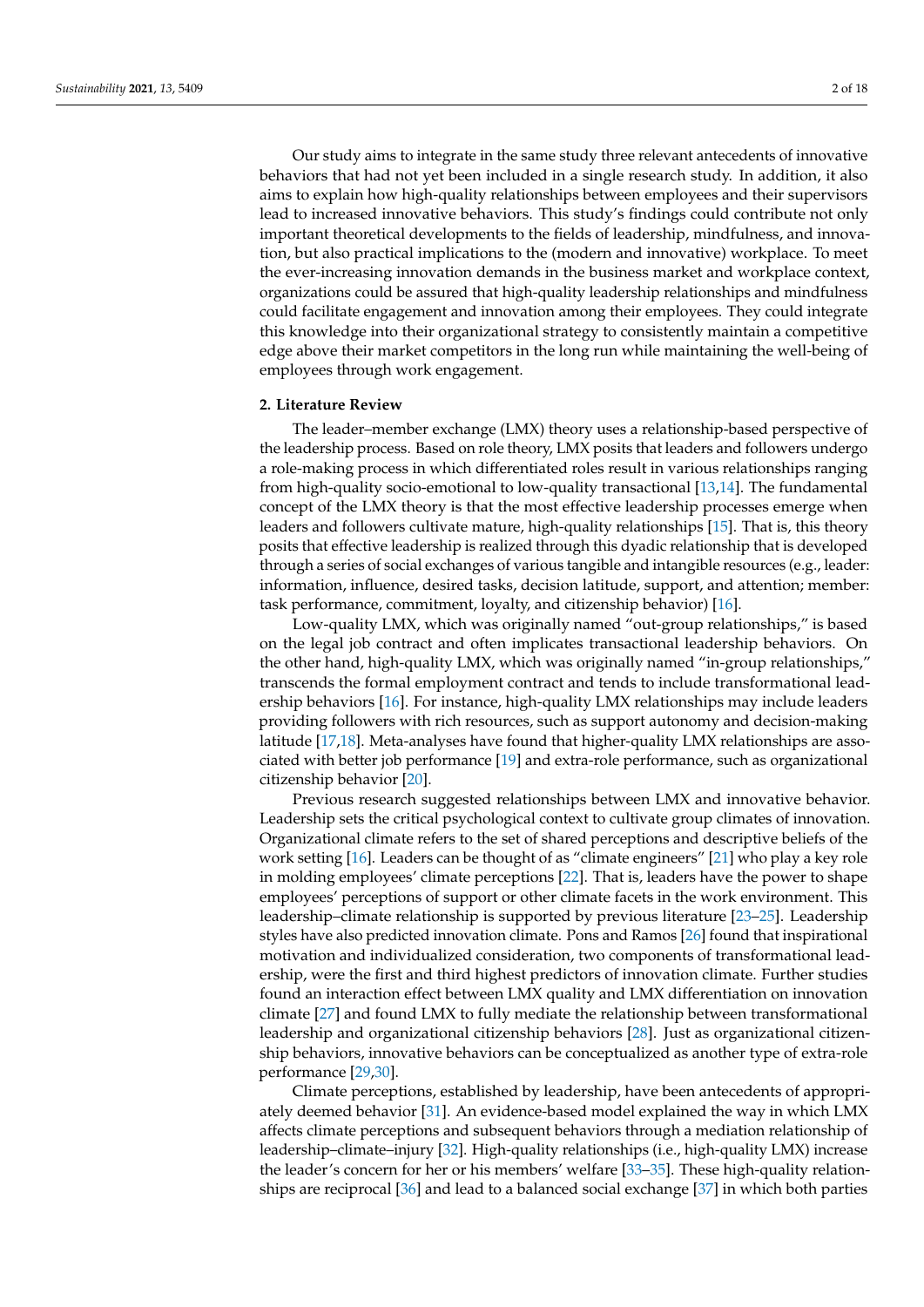support the goals of the other party, which facilitates mutual concern [\[38\]](#page-14-18). Transformational leadership, associated with high-quality LMX and more intimate and personalized relationships, which consist of a higher level of concern for group members' welfare, promote supervisory safety practices [\[32\]](#page-14-13). This, in turn, creates higher safety climates, which leads to safer behavior, relationships supported by the integrative framework in which LMX quality would positively affect positive climate perceptions, cultivates climate strength, and facilitates similar perceptions among supervisors and subordinates [\[24\]](#page-14-19). To further support this framework, LMX quality, which can be defined as the level of within-group agreement of climate perceptions, has been associated with climate strength [\[22\]](#page-14-4).

Previous research has empirically supported the positive predictive relationship between LMX on the individual dyadic level and innovation [\[39–](#page-14-20)[41\]](#page-14-21). It should be noted that there is a difference between creativity and innovation. Creativity refers to "the production of novel and useful ideas in any domain," whereas innovation includes "the successful implementation of creative ideas within an organization"  $[42]$  (p. 2). LMX has a historically positive relationship with creativity [\[43,](#page-14-23)[44\]](#page-14-24). Multiple researchers have found LMX to predict creative work involvement [\[43,](#page-14-23)[45\]](#page-14-25). However, it should be noted that the previous LMX–creativity correlations have been variable and the initial studies' creativity operationalizations have not been consistent (i.e., no distinction between creativity and creative work involvement) [\[43\]](#page-14-23).

With respect to the relationship between high-quality LMX and innovation, a metaanalysis found that LMX quality was positively related to creativity and innovative follower behavior [\[46\]](#page-14-26). Employee satisfaction with HR practices mediated the relationship between LMX and innovative behavior [\[40\]](#page-14-27). This relationship is logical since creative workplaces are characterized by their capacity to create intrinsic motivation within their employees so that they transcend extrinsic motivators (e.g., financial rewards, competition) [\[47\]](#page-14-28). That is, the predictive relationship between high-quality LMX and innovative behavior, which has been supported by previous literature, is rational. The leader possesses the ability to establish and influence places, processes, and relationships that inspirit innovation [\[48\]](#page-14-29).

The relationships between LMX and mindfulness had recently gained interest from organizational researchers. The high-quality relationships set forth by LMX create the necessary context to facilitate mindfulness within the workers [\[49\]](#page-15-0) (p. 729). One study proposed a mediational model between leader mindfulness (predictor), LMX quality (mediator), and employee performance (criterion), seeking to close the research gap to establish a predictive link between LMX quality and employee (i.e., member/follower) mindfulness [\[50\]](#page-15-1).

Mindfulness has become an increasingly popular tool in the organizational setting [\[51\]](#page-15-2). There are two main streams of mindfulness research led by Kabat-Zinn and his colleagues, as well as Langer and her associates [\[52\]](#page-15-3). Kabat-Zinn's conceptualization was termed as "meditative-mindfulness" and Langer's scholarly approach was termed as "creativemindfulness." Whereas Kabat-Zinn highlighted mindfulness' meta-cognitive aspects (i.e., acceptance, non-striving/non-judgmental), Langer emphasized mindfulness' awareness of external surroundings and inventive aspects that form the basis of creativity [\[52\]](#page-15-3).

Meditative-mindfulness, drawing from ancient Buddhist tradition, approaches mindfulness as present-moment nonjudgmental awareness [\[53\]](#page-15-4). On the other hand, creativemindfulness views mindfulness as a flexible state of mind that is engaged in the present and its surroundings with four main components: engagement, seeking novelty, novelty producing, and flexibility [\[54](#page-15-5)[,55\]](#page-15-6). Langer advanced the idea that mindfulness and creativity are naturally partners, as the principal characteristic of mindfulness—openness to novel ideas—initiates key cognitive processes for creativity (e.g., divergent and convergent thinking, flexibility, and ideational productivity) [\[56\]](#page-15-7). High-quality relationships between leaders and members stimulates a work context where non-judgments and secure climate for expressing opinions or developing new work procedures by employees are ensured. In addition, these leadership relationships provide workers with the required resources to allow reflectiveness and openness to novel ideas about tasks and goals. The immersion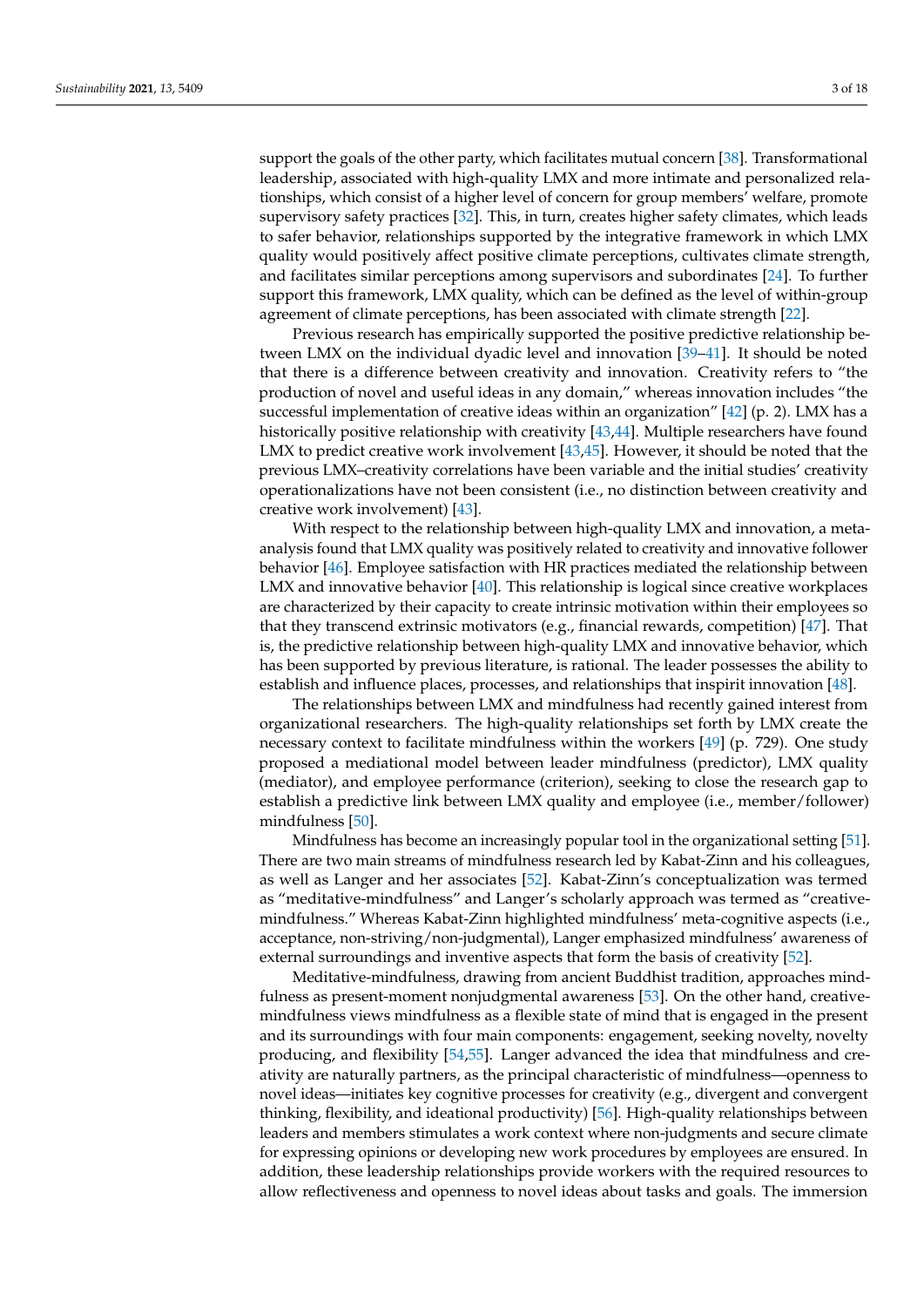of tasks and the full awareness that characterizes mindfulness require a certain level of confidence and support from leadership.

In addition, mindfulness facilitates engagement and innovative behaviors. One of mindfulness' main components—decreased discursive thought—enables the individual to experientially be present in the current moment without any language [\[57\]](#page-15-8). Language establishes a rigid and evaluative mode of mental processes that crystalizes thought and compromises the cognitive flexibility that facilitates making "the creative leap" [\[58\]](#page-15-9), aligning with previous findings that verbalizing problem-solving strategies impaired performance on creativity questions [\[59\]](#page-15-10). A multilevel meta-analysis found a significant correlation between mindfulness and creativity [\[60\]](#page-15-11). A study with two field experiments provided evidence of a relationship between mindfulness, creativity, and perceived competence [\[61\]](#page-15-12). A series of four studies found that one particular mindfulness skill—observing and attending to multiple stimuli—consistently positively predicted creative performance [\[62\]](#page-15-13). Another study found that a five-week mindfulness training positively impacted creativity over time [\[63\]](#page-15-14). That is, mindfulness' attention-regulation capacities are significant for the creative process through the power to broaden attention and integrate more information [\[64\]](#page-15-15). Moreover, mindfulness has the ability to focus and immerse employees in their tasks, which in turn allows them to uncover novelties in their work activity [\[65\]](#page-15-16). This study uses this foundational link with creativity to further close the gap in the mindfulness–innovative behavior line of research.

Another main component of mindfulness—attention regulation—enables the individual to control focus level and attention breadth in order to optimize goal-directed behavior [\[66\]](#page-15-17). This allows more mindful employees to more effectively engage in complex cognitive tasks [\[67\]](#page-15-18).

Mindfulness has predicted work engagement, as mediated by authentic functioning [\[65\]](#page-15-16). Engagement can be conceptualized as full attention on tasks [\[68](#page-15-19)[,69\]](#page-15-20) and as "a positive, fulfilling, work-related state of mind that is characterized by vigor, dedication, and absorption" [\[70\]](#page-15-21) (p. 74). Moreover, other underlying mechanisms (i.e., positive job-related affect and psychological capital) through which mindfulness positively predicts work engagement were identified [\[71\]](#page-15-22). Through a mindfulness-based intervention called Mindfulness in Motion, delivered to employees working in intensive care units, a chronically high-stress work environment, the intervention group's work engagement significantly increased after their eight-week series of sessions [\[72\]](#page-15-23). Moreover, in a recent meta-analysis of randomized controlled trials, mindfulness-based programs not only significantly improved employee mindfulness, but also significantly increased work engagement [\[73\]](#page-15-24). Mindfulness could be seen as a cognitive resource that contributes to increasing employee control over job demands. Following the job demands-resources model, mindful strategies increase work engagement and other positive work outcomes [\[74\]](#page-15-25).

Engagement is not only predicted by mindfulness, but also by LMX. Initially, a positive relationship between LMX quality and work engagement was found [\[75\]](#page-15-26). Further tests of the relationship between the two constructs found that LMX positively predicted employee job performance through work engagement [\[76\]](#page-15-27). That is, the mediation relationship between LMX and work engagement in predicting employee performance has already been established. In addition, a multilevel structural equation model concluded that high-quality LMX offered a more resourceful workplace environment, which consequently positively predicted follower job performance, as mediated by job resources and work engagement [\[77\]](#page-15-28). This study established the double-mediation relationship between LMX as an independent variable and work engagement as the second mediator.

Moreover, in support of this positive predictive relationship between LMX and engagement, as well as engagement's mediating role in an extra-role performance outcome (e.g., innovative work behavior), a polynomial regression analysis of 280 dyads of leaders and subordinates found that LMX agreement between the two parties maximized work engagement and subsequent extra-role behavior [\[78\]](#page-15-29). High-quality leadership provides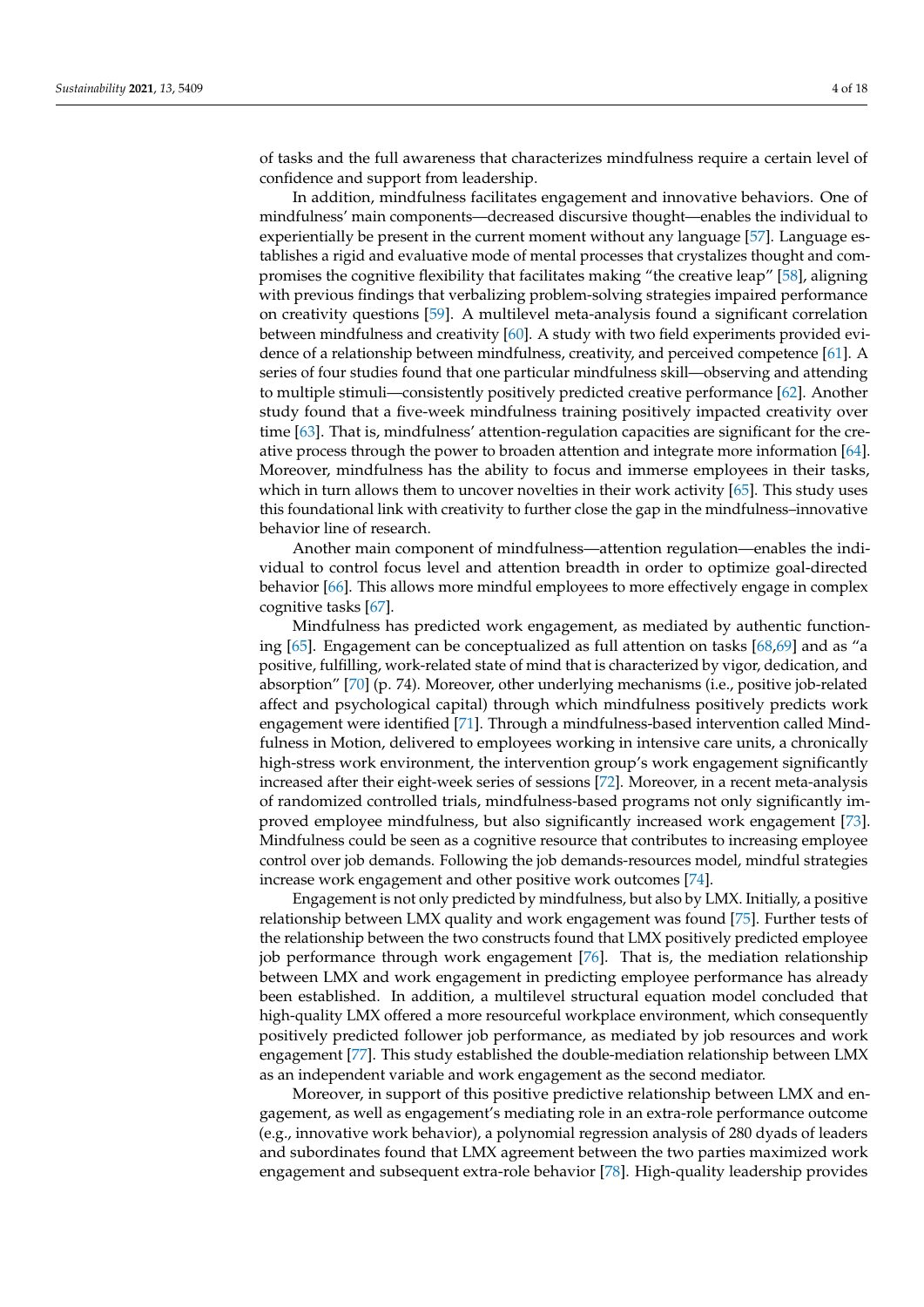employees with resources that stimulates vigor, dedication, and absorption through the support from leaders and reciprocity of employees.

Finally, work engagement stimulates innovative behavior. High-quality LMX and high levels of mindfulness could be considered job resources to facilitate employee innovative behavior via engagement [\[79\]](#page-15-30). Using the job demands-resources model perspective, job resources have predicted extra-role performance through engagement [\[74\]](#page-15-25). A three-year longitudinal study found that job resources led to work engagement and work engagement led to personal initiative. Subsequently, personal initiative had a positive effect of workunit innovativeness over time [\[80\]](#page-15-31). One study found that work engagement was one of the two mediators between transformational leadership and innovative work behavior [\[81\]](#page-16-0). Another study offered concrete evidence with their finding that work engagement mediated the relationship between LMX and innovative work behavior [\[82\]](#page-16-1). This paper fills a research gap by incorporating mindfulness into this LMX–work engagement–innovative work behavior model, conceptualizing both mindfulness and work engagement as personal job resources that facilitate positive work outcomes.

In sum, the previously established predictive relationships between LMX and mindfulness, work engagement, and innovative work behavior, in addition to the predictive relationships between mindfulness and engagement and creative performance, form the basis of this study's hypothesized double-mediation model. Although there has been previous empirical support for the predictive nature of the relationships between these constructs, there is no one theory that can explain all of these inter-variable relationships. Only the job demands-resources model [\[74\]](#page-15-25) had provided support for the relationship between job resources (i.e., mindfulness, as well as high-quality relationships, considered resources at work) and work engagement and performance (i.e., innovative behaviors). There still exists a gap in the literature that fails to connect all of these variables.

The present study investigates the relationship quality between leader and follower, as well as its ability to create a mindful space that promotes present-moment awareness and engagement, stimulating employees to focus on tasks, reflectiveness, and non-judgments and providing resources that facilitate engagement. In turn, mindfulness and engagement facilitate creativity and innovation. The purpose of this study is to examine leader–member exchange's (LMX) effects on innovative behavior mediated through mindfulness and engagement. That is, it is expected that workers with a higher-quality LMX, who are more mindful, will be more supported and engaged in their jobs, as demonstrated by their higher levels of innovation.

The main research questions ask: (1) Does mindfulness mediate the relationship between leader–member exchange and innovative behavior? (2) Does work engagement mediate the relationship between leader–member exchange, mindfulness, and innovative behavior?

The hypotheses (Figure [1\)](#page-5-0) posit that the quality of leader–member exchange affects innovative behavior through a serial mediation with mindfulness and engagement:

**Hypothesis 1 (H1).** *There is a significant indirect effect of LMX, through mindfulness at T2, on innovative work behavior at T2*.

**Hypothesis 2 (H2).** *There is a significant indirect effect of LMX, through work engagement at T2, on innovative work behavior at T2.*

**Hypothesis 3 (H3).** *There is a significant indirect effect of LMX, through mindfulness at T2 and work engagement at T2, on innovative work behavior at T2.*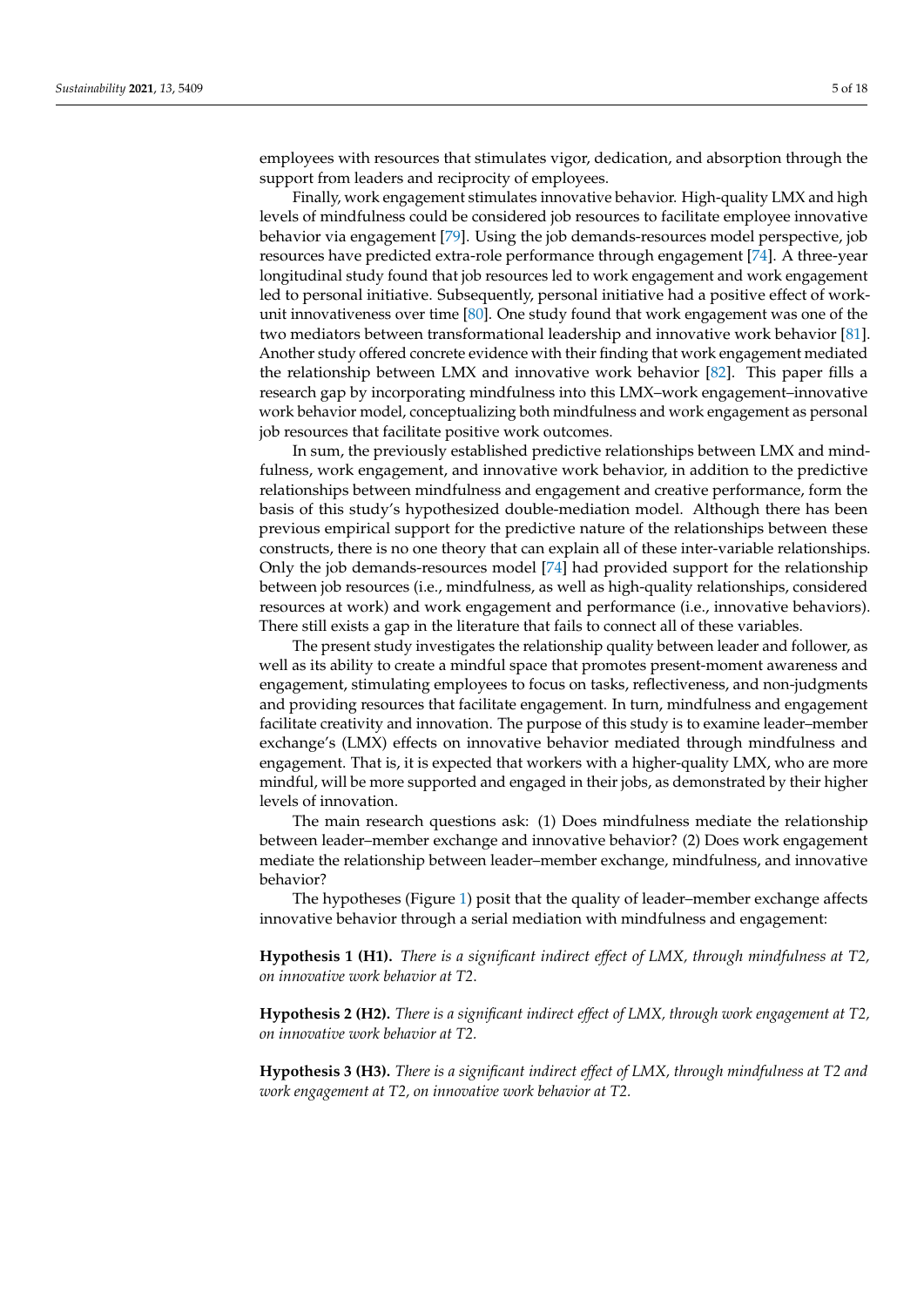<span id="page-5-0"></span>

**Figure 1.** Hypothesized model: double-mediation model.

#### **3. Materials and Methods**

### *3.1. Participants*

Using a between-subjects, two-wave longitudinal design with two data collections periods (T1: January–July 2014 and T2: 6 months later in July 2014–January 2015), the present study sampled 371 employees from 17 Spanish organizations from a variety of sectors, such as health services (i.e., public hospitals), education (i.e., public primary and middle schools), manufacturing (i.e., private e-health device companies), and the agro-food sector (i.e., private food-industry companies). Thirty companies were solicited from a list of companies in the Aragón region in Spain. The company response rate was 56.7%.

All participation was voluntary without compensation as outlined in the informed consent at the beginning of the survey. The participants completed an anonymous penand-paper survey with a unique subject ID identifier. They were allowed to complete surveys during work hours or outside of the office after work hours. The employees completed all four scales at both T1 and T2. A period between four and six months between both data collections was decided to allow some time variation on the study variables, without reducing rotation of workforce. This time delay allowed lagged effects of antecedents on innovation behaviors to be captured. It should be noted that all measures (original versions in English) were translated into Spanish. Then, two bilingual (Spanish-English) speakers tested the equivalence of all items in both languages—rewording items as necessary. Participants answered demographic questions at the end of the questionnaire after the four main scales.

In T1, 124 of the participants were male (33.4%), 198 were female (53.4%), and 49 did not specify their gender (13.2%). In T2, 86 participants were male (34.1%), 165 were women (65.5%), and 1 did not specify their gender (0.4%). Due to the 25% attrition rate between the two data collections, T2 included 252 employees.

All participants who did not complete all of the variables for each time period were deleted from the database. However, two participants who did not have data for LMX at T2 were included in the final database. That is, in the analyses, the final sample size included 210 employees who responded at both T1 and T2 (i.e.,  $N = 210$ ). After the data cleaning, there were 63 male (30%), 116 female (55.2%), and 31 participants without a specified gender (14.8%). The ages ranged from 22 to 62 ( $M = 41.49$ ; SD = 10.61), and job tenure ranged from 0 to 36 years ( $M = 8.67$ ; SD = 7.81).

## *3.2. Measures*

Leader–Member Exchange (LMX). LMX quality between the employees and their supervisors was operationalized through a 7-item Leader–Member Exchange (LMX-7) [\[83\]](#page-16-2). The LMX-7 is the most commonly used measure of leadership relation quality [\[84\]](#page-16-3) and also the strongest LMX scale psychometrically [\[19\]](#page-14-1). Participants rated their level of agreement with each of the items with a 7-point Likert scale ranging from "To a Very Low Degree" (1) to "To a Very High Degree" (7). An example item included, "My supervisor would be personally inclined to help me solve problems in my work." All item scores were summed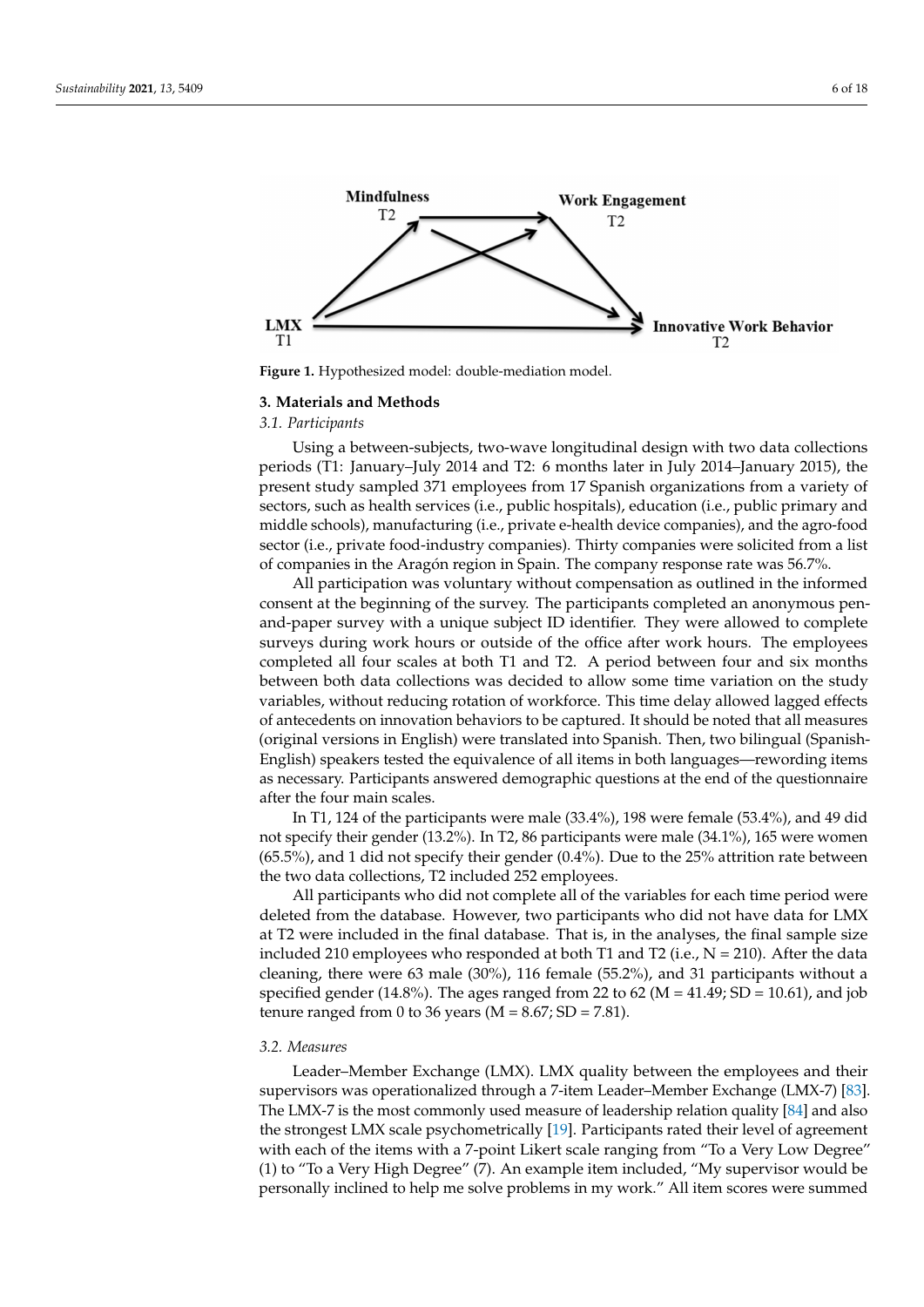and averaged for a final scale score. Higher scores indicated higher-quality LMX. The Cronbach's alpha was 0.96 for both T1 and T2.

Mindfulness. The reduced 5-item State-Mindfulness Attention Awareness Scale (MAAS) assessed individual mindfulness levels among the employees, which included the items that explained the most scale variance [\[85\]](#page-16-4). This scale has demonstrated high reliability and strong convergent validity with trait mindfulness, as assessed by the 15-item MAAS [\[85,](#page-16-4)[86\]](#page-16-5). Instructed to think about their specific experiences in the workplace, subjects rated their levels of agreement using a 6-point Likert scale ranging from "Almost Never" (1) to "Almost Always" (6). A sample item was, "I do jobs or tasks automatically, without being aware of what I am doing." All item scores were summed and averaged for a final scale score. It should be noted that scores were reverse coded so that higher scores indicated higher levels of mindfulness. The Cronbach's alpha was 0.78 for T1 and 0.79 for T2.

Work Engagement. A reduced 13-item version of the 17-item Utrecht Work Engagement Scale (UWES) operationalized engagement with three sub-dimensions: vigor, dedication, and absorption [\[87\]](#page-16-6). In addition to its typically high internal consistencies in past investigations (0.80–0.90), the UWES has been validated across various samples from a range of countries, including China, Japan, Argentina, France, Finland, the Netherlands, Belgium/Flanders, and Spain [\[88–](#page-16-7)[92\]](#page-16-8). Thus, it has been used as an unbiased instrument across racial groups [\[87\]](#page-16-6). Participants rated the level of frequency that they had experienced the various statements on a 7-point Likert scale ranging from "Never" (1) to "Always" (7). An example item was, "I can continue working for very long periods at a time." All item scores were summed and averaged for a final scale score. Higher scores indicated higher levels of engagement. The Cronbach's alpha was 0.89 for T1 and 0.90 for T2.

Although 13 items were collected, the analysis included the eight items from the vigor and dedication subscales. The absorption subscale was the most recent subscale to be added to the original two subscales [\[70\]](#page-15-21). Nevertheless, the crucial items of UWES were vigor and dedication. Absorption was not a unique dimension of engagement that loaded onto the latent workaholism factor in addition to the latent work engagement factor [\[93\]](#page-16-9). Other researchers also found the two- factor model to be superior to the one-factor and three-factor models, in which vigor and dedication loaded onto one factor and absorption loaded onto the second factor [\[91\]](#page-16-10). A further item response modeling analysis supported a unidimensional interpretation over a multidimensional interpretation and a single global score, since strong factor correlations would offer little incremental predictive value [\[94\]](#page-16-11). The Cronbach's alpha for the 8-item version was 0.87 for both T1 and T2.

Innovative Work Behavior (IWB). A 9-item scale for innovative behavior operationalized innovative work behavior [\[95\]](#page-16-12), based on 41. Employee ratings and supervisor ratings of the employees' innovative behavior were significantly correlated  $(r = 0.35, p < 0.001)$ , supporting the validity of this measure [\[96\]](#page-16-13). A significant correlation between a similar innovative work behavior scale (supervisor-rated) and an objective measure of invention disclosures from the company's archives was found (r = 0.33, p < 0.001) [\[41\]](#page-14-21). Participants rated their level of frequency of performing the activity with a 7-point Likert scale ranging from "Never" (1) to "Always" (7). Three items referred to idea generation (e.g., "Creating new ideas for difficult issues"), three to idea promotion (e.g., "Mobilizing support for innovative ideas"), and three to idea realization (e.g., "Transforming innovative ideas into useful applications"). All item scores were summed and averaged for a final scale score. Higher scores indicated higher levels of innovative work behavior. The Cronbach's alpha was 0.94 for T1 and 0.95 for T2.

# *3.3. Procedure*

Following Bennett's recommendation [\[97\]](#page-16-14), the amount of missing data (i.e., 63 item non-responses among 38 participants) was less than 10% of the data; thus, a multiple imputation approach was used by replacing the scale items with the individual's particular scale mean (i.e., person mean substitution or valid mean substitution).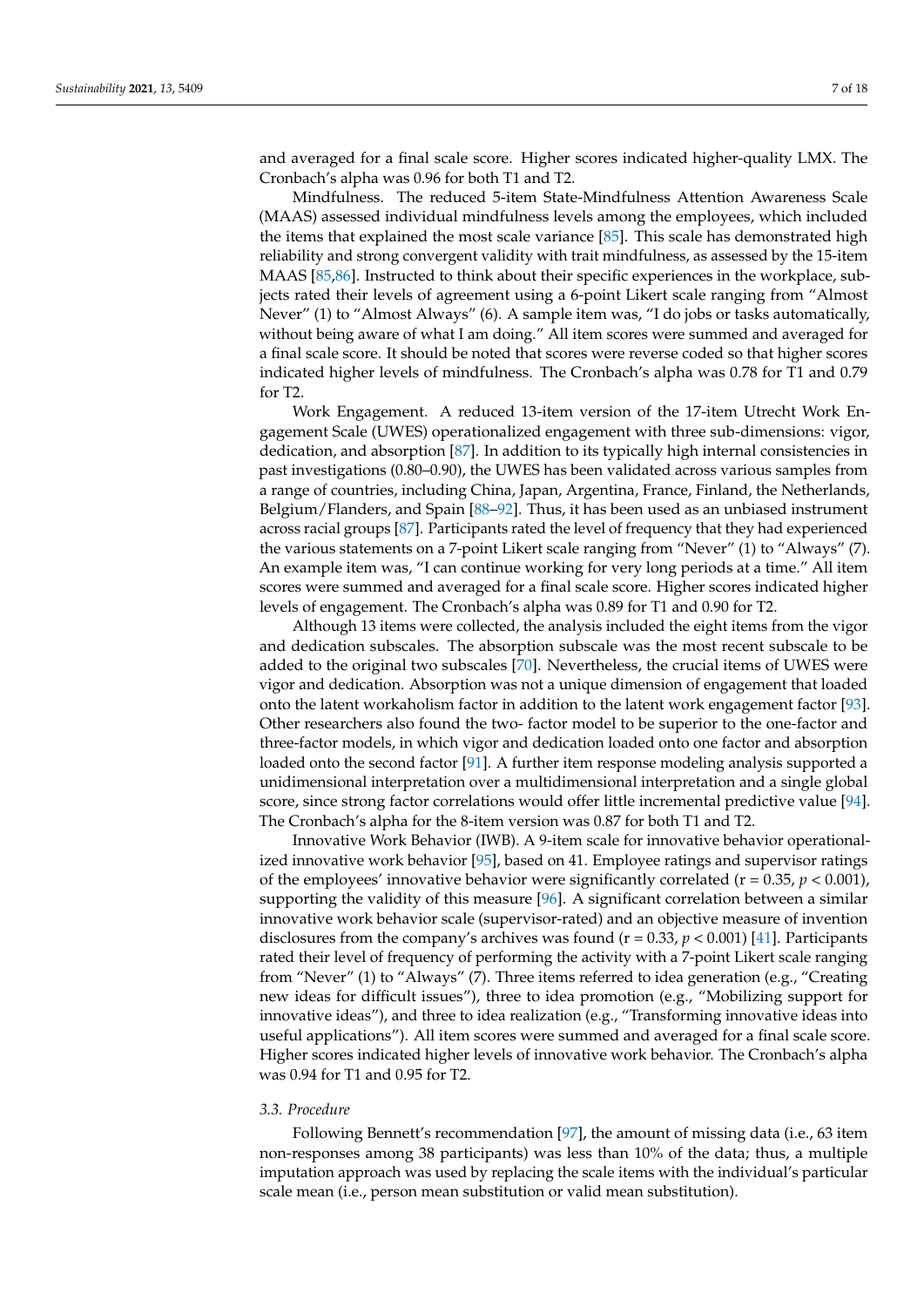Reliability and correlational analyses were conducted using SPSS (version 24). In order to conduct the confirmatory factor analysis and test the double mediation posited by Hypotheses 1–3, the data were analyzed using structural equation modeling (SEM) with Mplus 7.3. SEM with latent variables tested the three hypotheses of the study. LMX at T1 was the independent variable, mindfulness at T2 was the first mediator, work engagement at T2 was the second mediator, and innovative work behavior at T2 was the dependent variable. The baseline of the dependent variable was controlled for using innovative work behavior at T1. The statistical significance of the three indirect effects was evaluated based on a 95% confidence interval. If the 95% confidence interval did not include zero, the indirect effect was considered to be significant at the 0.05-level.

## **4. Results**

Validity. A confirmatory factor analysis (CFA) was carried out on the 8 UWES items to ensure that a one-factor structure would fit the data well using the software Mplus 7.3. The estimation method was maximum likelihood (ML); the error covariance was freed between VIG02 and DED05. According to the CFA results, all fit indices demonstrated that the two-factor structure fit the data, except one:  $\chi^2(18, N = 210) = 56.53, p < 0.001;$  $CFI = 0.95$ ; TLI = 0.93; RMSEA = 0.10; SRMR = 0.05. It should be noted that it is possible that the model did not produce the ideal RMSEA value of less than 0.08 because this fit index is particularly sensitive to sample size  $(N = 210)$ . The average standardized factor loading was 0.71, ranging from 0.45 to 0.86. Both vigor and dedication shared a high latent factor correlation of 0.85, which suggested that the two subscales measured extremely similar constructs. Additionally, the one-factor structure had similar results as the twofactor structure:  $(\chi^2(19, N = 210) = 60.57, p < 0.001$ ; CFI = 0.95; TLI = 93; RMSEA = 0.10; SRMR = 0.04). The average standardized factor loading was 0.60, ranging from 0.33 to 0.79. Thus, the previously stated results and latent factor correlation supported the use of a unidimensional structure in the double-mediation model.

Relationship between LMX and Other Study Variables. Table [1](#page-8-0) reports descriptive statistics and bivariate correlations between LMX quality and the other study variables. LMX quality at T1 significantly correlated positively with mindfulness (i.e., MAAS), work engagement (i.e., UWES), and IWB at both T1 and T2. Mindfulness at T2 shared significant positive correlations with all study variables at both T1 and T2. Work engagement at T2 significantly correlated positively with all study variables except mindfulness at T1.

Furthermore, IWB shared significant positive correlations with all study variables at both T1 and T2, except with mindfulness at T2. These correlations all provided promising initial support for the significance of the hypothesized double-mediation model.

Effect of LMX on IWB through Mindfulness and Work Engagement. To test the three hypotheses, a SEM analysis was conducted. The latent variables included LMX quality (i.e., LMX), mindfulness (i.e., MAAS), work engagement (i.e., UWES), and innovative work behavior (i.e., IWB). The SEM's latent variables were built using a parceling technique [\[98\]](#page-16-15). The latent variables were created by using two parcels for each observed variable. Each parcel included half of the scale items. For instance, the LMX latent variable included four items in one parcel (i.e., LMX\_A) and three items in the other parcel (i.e., LMX\_B) from the LMX scale. The two UWES parcels were divided by their subscales: vigor and dedication.

After controlling for the baseline effects of the dependent variable at T2 (i.e., partial out the effects of IWB at T1 from IWB at T2), the results of the SEM analysis showed an acceptable model fit to the data:  $\chi^2(28, N = 210) = 92.13$ ,  $p < 0.001$ ; CFI = 0.95; TLI = 0.92;  $RMSEA = 0.10$ ;  $SRMR = 0.10$ . Again, it should be noted that the model did not produce the ideal RMSEA and SRMR values of less than 0.08 due to those two fit indices' sensitivity to sample size (N = 210). The standardized loadings, the  $R^2$  values, and their significance are included in the model presented in Figure [2.](#page-8-1)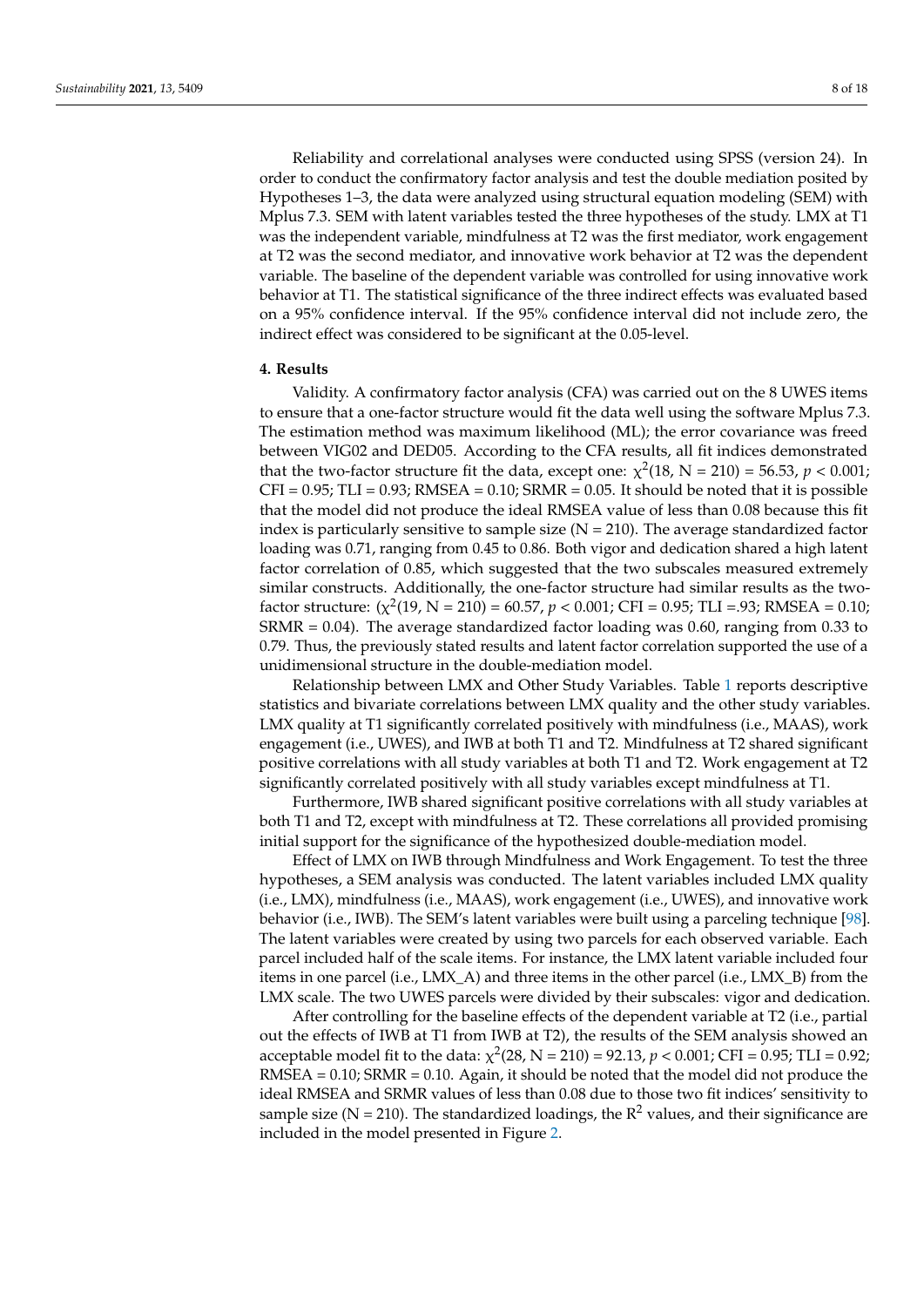| <b>Variables</b> | M(SD)                                                                                                                                                                                                                             |           | $\overline{2}$ | 3        | 4        | 5        | 6                                                              | 7        |
|------------------|-----------------------------------------------------------------------------------------------------------------------------------------------------------------------------------------------------------------------------------|-----------|----------------|----------|----------|----------|----------------------------------------------------------------|----------|
| $1.$ LMX $(T1)$  | 5.09(1.51)                                                                                                                                                                                                                        |           |                |          |          |          |                                                                |          |
| 2. MAAS (T1)     | 4.77(0.84)                                                                                                                                                                                                                        | $0.24$ ** |                |          |          |          |                                                                |          |
| 3. UWES (T1)     | 5.30(0.96)                                                                                                                                                                                                                        | $0.41**$  | $0.28**$       |          |          |          |                                                                |          |
| 4. IWB (T1)      | 4.18(1.25)                                                                                                                                                                                                                        | $0.19**$  | 0.09           | $0.47**$ |          |          |                                                                |          |
| 5. LMX (T2)      | 5.13(1.41)                                                                                                                                                                                                                        | $0.67**$  | $0.15*$        | $0.31**$ | 0.11     |          |                                                                |          |
| 6. MAAS (T2)     | 4.73(0.86)                                                                                                                                                                                                                        | $0.24$ ** | $0.57**$       | $0.27**$ | $0.18**$ | $0.21**$ |                                                                |          |
| 7. UWES (T2)     | 5.21(0.99)                                                                                                                                                                                                                        | $0.26**$  | 0.09           | $0.64**$ | $0.38**$ | $0.34**$ | $0.28**$                                                       |          |
| 8. IWB (T2)      | 4.27(1.23)                                                                                                                                                                                                                        | $0.18**$  | $0.15*$        | $0.35**$ | $0.55**$ | $0.16*$  | 0.12                                                           | $0.51**$ |
| $T = 16$         | $\mathbf{1}$ , the contract of the contract of the contract of the contract of the contract of the contract of the contract of the contract of the contract of the contract of the contract of the contract of the contract of th |           |                |          |          |          | $\cdots$ $\cdots$ $\cdots$ $\cdots$ $\cdots$ $\cdots$ $\cdots$ |          |

<span id="page-8-0"></span>Table 1. Means, standard deviations, and correlations between study variables at T1 and T2.

3.

Note. M and SD are used to represent mean and standard deviation, respectively. \* Indicates  $p < 0.05$ . \*\* Indicates  $p < 0.01$ .

<span id="page-8-1"></span>

**Figure 2.** Structural Equation Model with Latent Variables (\*  $p < 0.05$ ; \*\*\*  $p < 0.001$ ).

All standardized loadings were significant at the 0.001 level, except the pathway from mindfulness to innovative work behavior (IWB) and from LMX to IWB (i.e., the direct effect). The first indirect effect of mindfulness on IWB was significant ( $B = 0.052$ ,  $95\%$  CI (0.016, 0.088)), which led to the acceptance of Hypothesis 1. The second indirect effect of work engagement on IWB was also significant  $(B = 0.16, 95\% \text{ CI } (0.055, 0.27))$ , which led to the acceptance of Hypothesis 2. Furthermore, the third indirect effect of mindfulness and work engagement on IWB was significant ( $B = 0.027$ ,  $95\%$  CI (0.004, 0.050)), which led to the acceptance of Hypothesis 3. Mindfulness mediated the effect of LMX on IWB. Work engagement mediated the effect of LMX on IWB. Additionally, LMX positively affected IWB through mindfulness and work engagement. With all three significant indirect effects, all three hypotheses were supported.

Due to the non-significant direct effect, the data suggested a full mediation of the effect of LMX on IWB through its two mediators, mindfulness and work engagement. That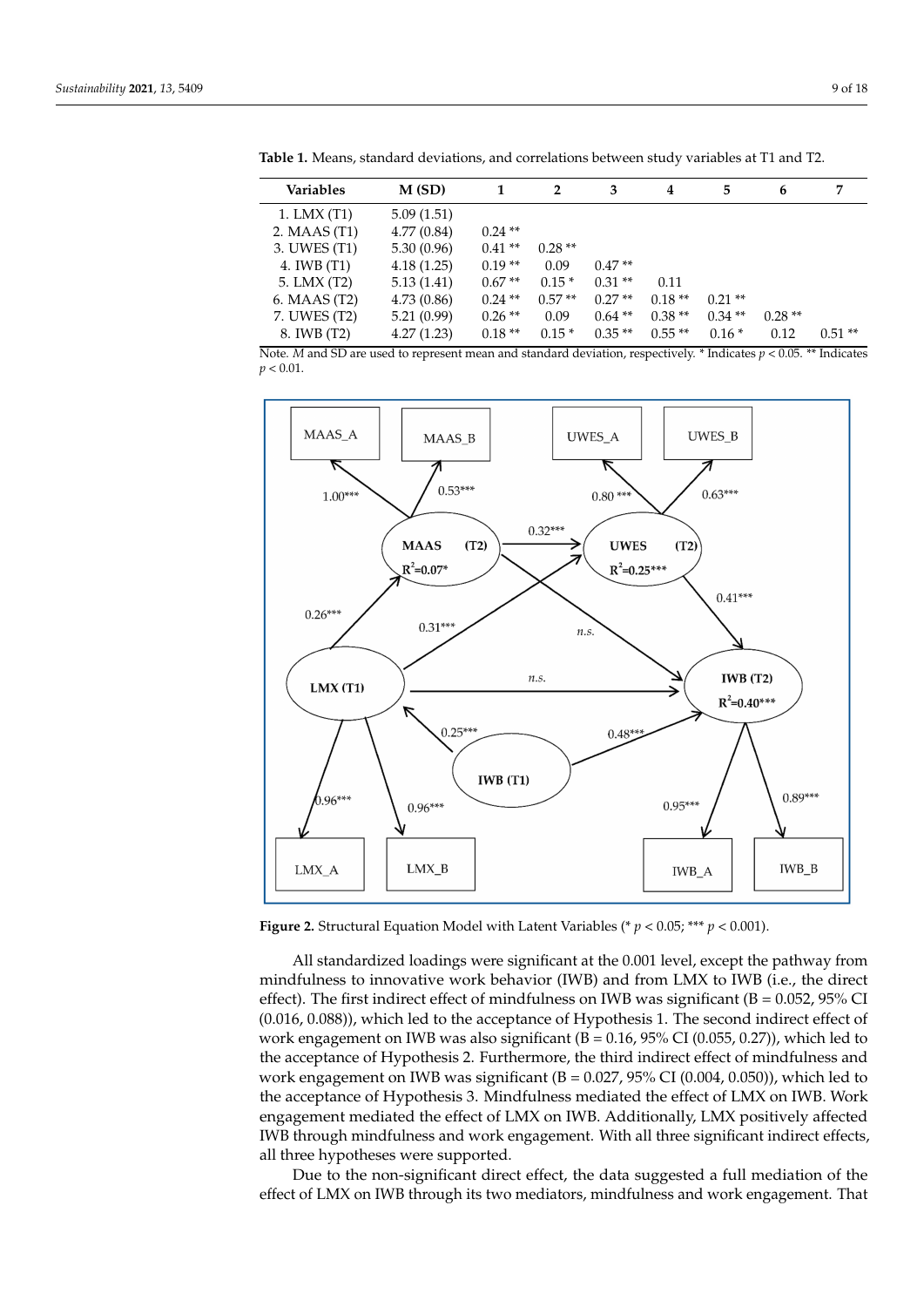is, the effect of LMX on IWB was statistically fully explained through the serial mediation of mindfulness and work engagement.

## **5. Discussion**

The aim of the present study was to evaluate the underlying mechanisms by which high quality leader–member exchange (LMX) affects innovative work behavior (IWB) and to establish an empirical link between LMX, mindfulness, work engagement, and IWB. Results of the current study suggest that high quality leader–member exchanges are positively related to IWB. After controlling for the effects of baseline scores of IWB at T2, high-quality LMX showed a positive effect on IWB. Moreover, the relationship was fully mediated by both mindfulness and work engagement. We postulate that high quality leader–follower relationships resulted in an increase in follower mindfulness, as well as an increase in follower work engagement, which in turn led to a subsequent increase in follower innovation behaviors in the workplace.

It should be noted that LMX did not have a significant effect on IWB, nor did mindfulness have a significant positive effect on IWB, even though it mediated the relationship between LMX and IWB. This is logical since the results suggest a full double mediation, which supports the originally proposed model of this study. Additionally, previous research already supports the LMX–creativity/innovation and the mindfulness–creativity/innovation relationship [\[99–](#page-16-16)[107\]](#page-16-17). Thus, the non-significant direct effect (i.e., LMX–IWB) and nonsignificant effect of the first mediator on the dependent variable (i.e., mindfulness–IWB) does not signal a null relationship, but rather a complete explanation of the effect of LMX on IWB by the two mediators. This study highlights two mechanisms by which LMX positively affects IWB: mindfulness and work engagement. The findings reveal the mediating role of mindfulness between LMX and IWB, the mediating role of work engagement between LMX and IWB, and the double mediating role of mindfulness and work engagement between LMX and IWB. The results of this two-wave longitudinal study suggest that high-quality LMX has a positive effect on mindfulness, which is consistent with previous evidence that supports the association between mindfulness and LMX [\[108\]](#page-17-0). A possible explanation is that the mutual support, trust, and respect associated with high-quality leader–member exchanges set the adequate social and cognitive environment for employees to be aware of their external surroundings and to be open to novel ideas (i.e., demonstrate higher levels of mindfulness). Not only did LMX have a positive effect on mindfulness, but also a positive effect on IWB through mindfulness. Mindfulness' mediating role between LMX and IWB is the first step in closing the gap in the literature that explains the effect of LMX on IWB through mindfulness. The results indicate that rich leader–follower relationships contribute to the follower's elevated external awareness and openness to novelty, which in turn facilitates higher levels of innovation in the workplace.

The findings also reveal that mindfulness has a positive effect on work engagement. This expands the literature that only focused on mindfulness as a mediator between work engagement and IWB [\[78,](#page-15-29)[101\]](#page-16-18) and remains consistent with previous literature that established mindfulness' relationship with work engagement [\[71,](#page-15-22)[109](#page-17-1)[–111\]](#page-17-2). That is, this positive effect further verifies mindfulness (e.g., follower awareness) as a key to the link between the leader–follower match and work engagement [\[111\]](#page-17-2).

The results further show that high-quality LMX has a positive effect on work engagement, which is consistent with previous findings [\[112\]](#page-17-3). Moreover, the results reveal that work engagement has a positive effect on IWB, supporting prior empirical results [\[113](#page-17-4)[,114\]](#page-17-5). A possible explanation of this relationship is that more engaged individuals are more likely to relate to and partake in innovation processes [\[113\]](#page-17-4). Additionally, LMX's positive effect on IWB can be explained through work engagement. The mediating role of work engagement between LMX and IWB is congruent with previous studies that offered support for the same LMX–work engagement–IWB mediation pathway [\[82](#page-16-1)[,115\]](#page-17-6). This emphasizes the crucial role leaders play in not only supporting their followers, but also nurturing work engagement.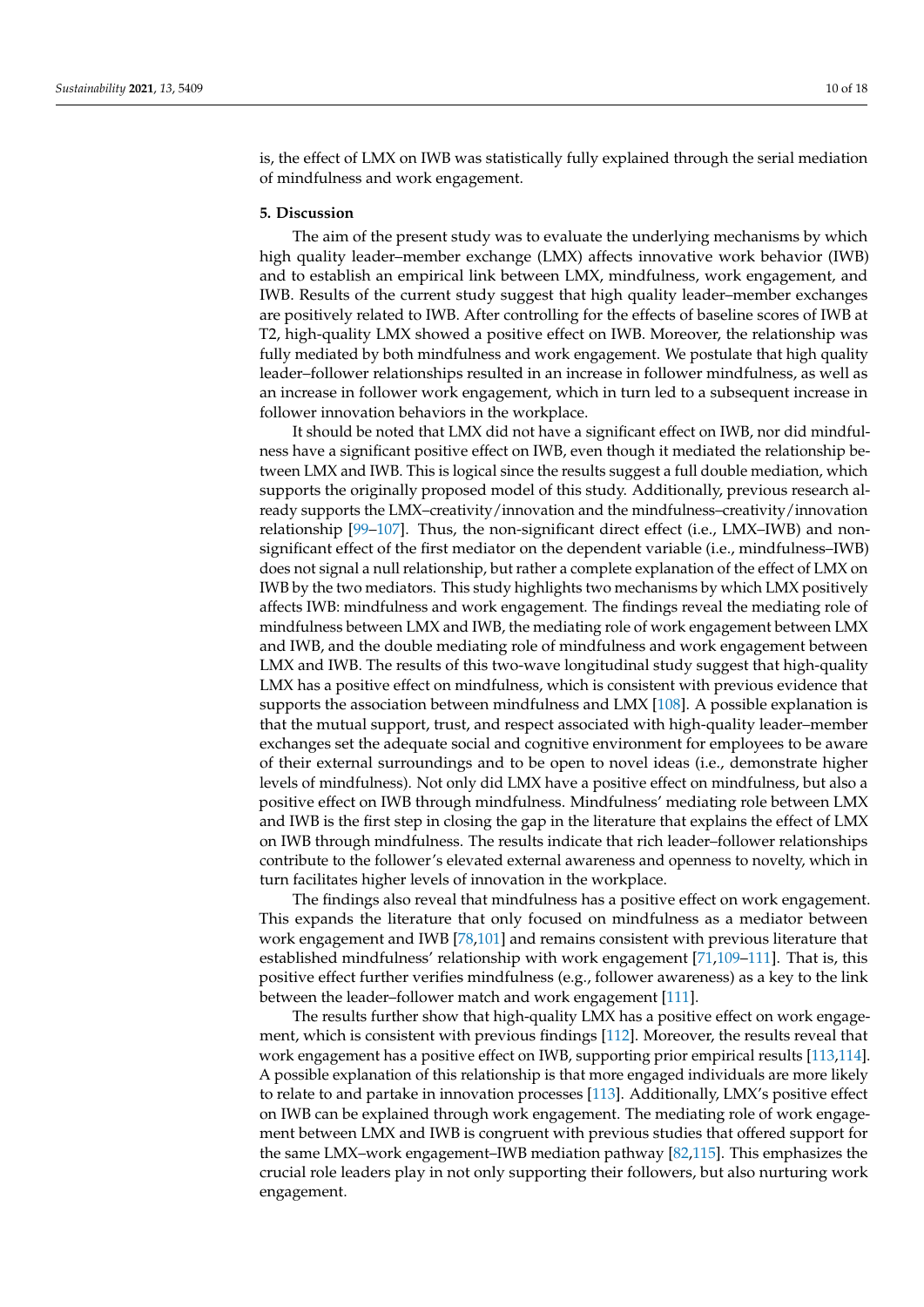The effects of high-quality LMX, including this study's findings, support the longstanding notion that high-quality leader–follower relationships positively relate to follower creativity [\[116\]](#page-17-7). That is, employees who maintain high-quality relationships with their supervisors benefit from an enabling effect for innovation [\[116\]](#page-17-7). High-quality LMX fosters work environments with greater employee autonomy, support, and idea-generating behavior (i.e., information sharing) [\[117\]](#page-17-8).

Perhaps employees with high-quality LMX relationships may be encouraged to feel comfortable enough to generate, promote, and realize creative ideas. Alternately, they may engage in more innovative behavior in order to reciprocate to their supervisor for the high-quality relationship [\[117\]](#page-17-8). This series of previously stated significant relationships advocates that high-quality leader–follower relationships (i.e., high-quality LMX) establish the social exchanges necessary to facilitate follower awareness and cognitive processes that cultivate creativity (i.e., mindfulness), which promotes an increased level of engagement in one's work (i.e., work engagement) and fosters innovative behavior in the workplace (i.e., innovative work behavior). The theoretical value of this study lies in the original mixture and empirical connection between all four of these constructs in a single double-mediation model as their explanation of the process by which LMX quality affects innovative work behavior.

The authors should discuss the results and how they can be interpreted from the perspective of previous studies and of the working hypotheses. The findings and their implications should be discussed in the broadest context possible. Future research directions may also be highlighted.

Practical Implications. This study's findings not only contribute important theoretical developments to the fields of leadership, mindfulness, and innovation, but also practical implications for the (modern and innovative) workplace. The findings are particularly relevant for organizations with innovation integrated into their business strategy as a stable source of sustainable growth and competitive advantage. To meet the ever-increasing innovation demands in the business market and workplace context, organizations will be able to turn to high-quality leadership relationships and mindfulness in order to facilitate innovation and maintain a competitive edge in the long run. These findings could justify the investment in company-wide programs to increase the quality of supervisor–employee relationships, introduce mindfulness practices to organizational members ranging from upper management to frontline workers, and ensure work engagement among all workers. For instance, to more effectively set the context for employee mindfulness, mindfulness should be integrated into leadership development. Sanyal and Rigg offered suggestions on how to integrate mindfulness into leadership programs based on the results of their empirical study [\[118\]](#page-17-9).

The sustainability of companies relies both on continuous innovation and the wellbeing of employees. In this sense, our results suggest that programs for developing high-quality LMX and stimulating mindfulness at work add value for the increase and maintenance of innovative behaviors as well as promoting employees' well-being, at least in terms of work engagement. Thus, companies that introduce systematic actions to develop high-quality relationships and mindfulness could improve their innovation and health outcomes.

# **6. Conclusions**

The results of the present study indicate that high-quality LMX is positively related to innovative behaviors through the serial mediation of mindfulness and work engagement. By relating these four distinct variables, this study makes enlightening contributions, both in theory, by closing literature gaps and offering evidence to further fortify previous empirical links, and in practice, by establishing key antecedents in the innovation process. This allows researchers and practitioners to better understand the importance of leader– follower relationships and the way in which they can inspirit innovative behavior in an organization to gain a strategic advantage over market competitors.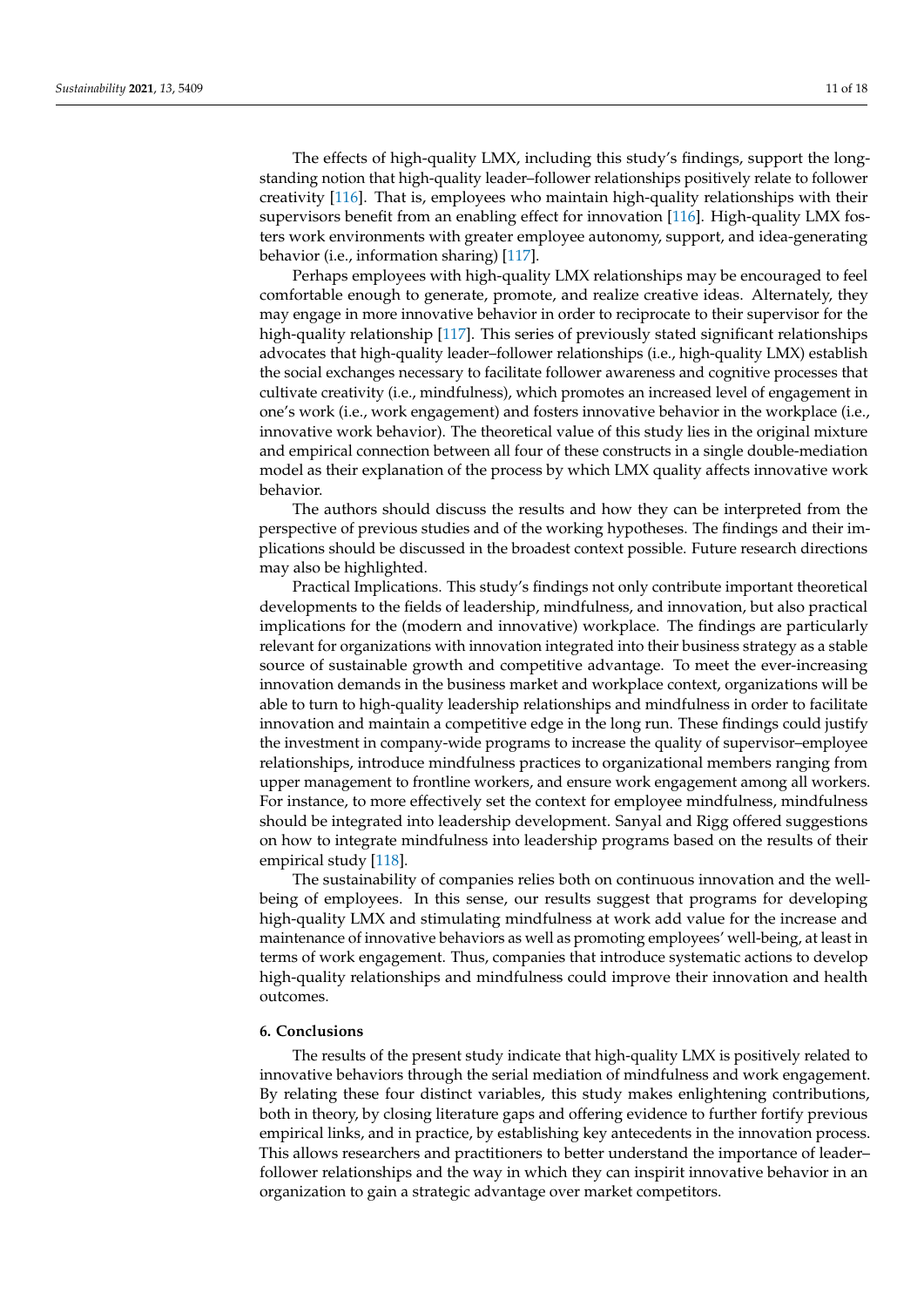Limitations. This study presents a set of weaknesses. For instance, Langer's 14-item Mindfulness/Mindlessness Scale [\[55\]](#page-15-6), more oriented to creativity-related characteristics (i.e., four subscales: Novelty Seeking, Engagement, Novelty Producing, and Flexibility), was not used to assess individual trait mindfulness among the employees in order to evaluate the effect of mindfulness on innovative behaviors. This may seem like a contradiction between the investigation's theoretical backbone and empirical operationalization. However, by using one of the most widely used trait mindfulness questionnaires (Mindful Attention Awareness Scale) [\[85\]](#page-16-4), the study avoided including the second mediator (i.e., engagement) as a part of the first mediator's (i.e., mindfulness) fundamental theoretical and operational definition.

Additionally, there was a single source of data included in the model (i.e., self-reported data). A meta-analysis with 88 independent samples from 86 empirical articles compared the research results of the two types of employee creativity, self-ratings, and non-selfreport measures (i.e., supervisor ratings, peer ratings, and objective measures) [\[119\]](#page-17-10). The average age was 36 years old (SD =  $8$  years), and the average organizational tenure was eight years. This meta-analysis measured the effect sizes of the creativity measures with respect to various personal characteristics (e.g., positive affect, education level, and intrinsic motivation to work) and contextual factors (e.g., supervisor support, transformational leadership, and LMX quality). On the other hand, the difference in effect size of LMX quality on self-rated creativity and non-self-reported creativity was not statistically significant.

Even though no differences were found in the research results between self-reported creativity and non-self-reported creativity [\[119\]](#page-17-10) and most of the empirical studies used a cross-sectional design, common method variance still posed a potential threat to singlesource data [\[120\]](#page-17-11). Ng and Feldman cautioned researchers to pay special attention to the threat of common method variance with mediational effects, especially when participants complete the self-ratings of the variables simultaneously [\[119\]](#page-17-10).

That is, the questionnaire respondents could experience an inescapable need to skew their ratings in order to maintain cognitive and/or attitudinal consistency in their responses. This is particularly common in cross-sectional studies. Thus, in order to avoid common method bias, consistency motif bias, and implicit theories, as well as to provide a richer source of data not subject to social desirability bias, supervisor ratings of the employees' innovative behavior may provide richer and more accurate findings [\[119\]](#page-17-10). Nevertheless, by implementing a two-wave longitudinal design, this study followed one of the recommended remedies to address common method bias [\[120\]](#page-17-11).

An additional potential weakness was the fact that the two mediators were not temporally separated from each other or from the dependent variable. An ideal longitudinal design for this double-mediation model would have been to have four data waves so that the independent variable, the two mediators, and the dependent variable were all collected in a specific time point. However, this two-time-point design offered a key advantage over a cross-sectional design in which the independent variable was temporally distinct from its mediators and the dependent variable.

This study does not include the specific leadership styles present in the various exchanges between employees and their supervisors. Thus, it should be noted that a leader who does not promote values and climates in alignment with mindfulness' fundamental features will not effectively create an environment conducive to member/employee mindfulness. However, one study yielded results in support of leader mindfulness predicting transformational leadership behaviors [\[121\]](#page-17-12). This study ran additional analyses to estimate the correlations between leader mindfulness and six sub-dimensions of transformational leadership, which included innovation ( $r = 0.27$ ,  $p < 0.05$ ). That is, mindfulness at both the leader and the follower level may possess the potential to cultivate and inspirit innovation in the workplace. The use of innovative mindfulness was recommended [\[122\]](#page-17-13), because the strategic leader not only acts as a top-down envisioning transformational leader, but also a bottom-up facilitating servant leader to facilitate innovative product differentiation. Furthermore, LMX mediated the relationship between transformational leadership and in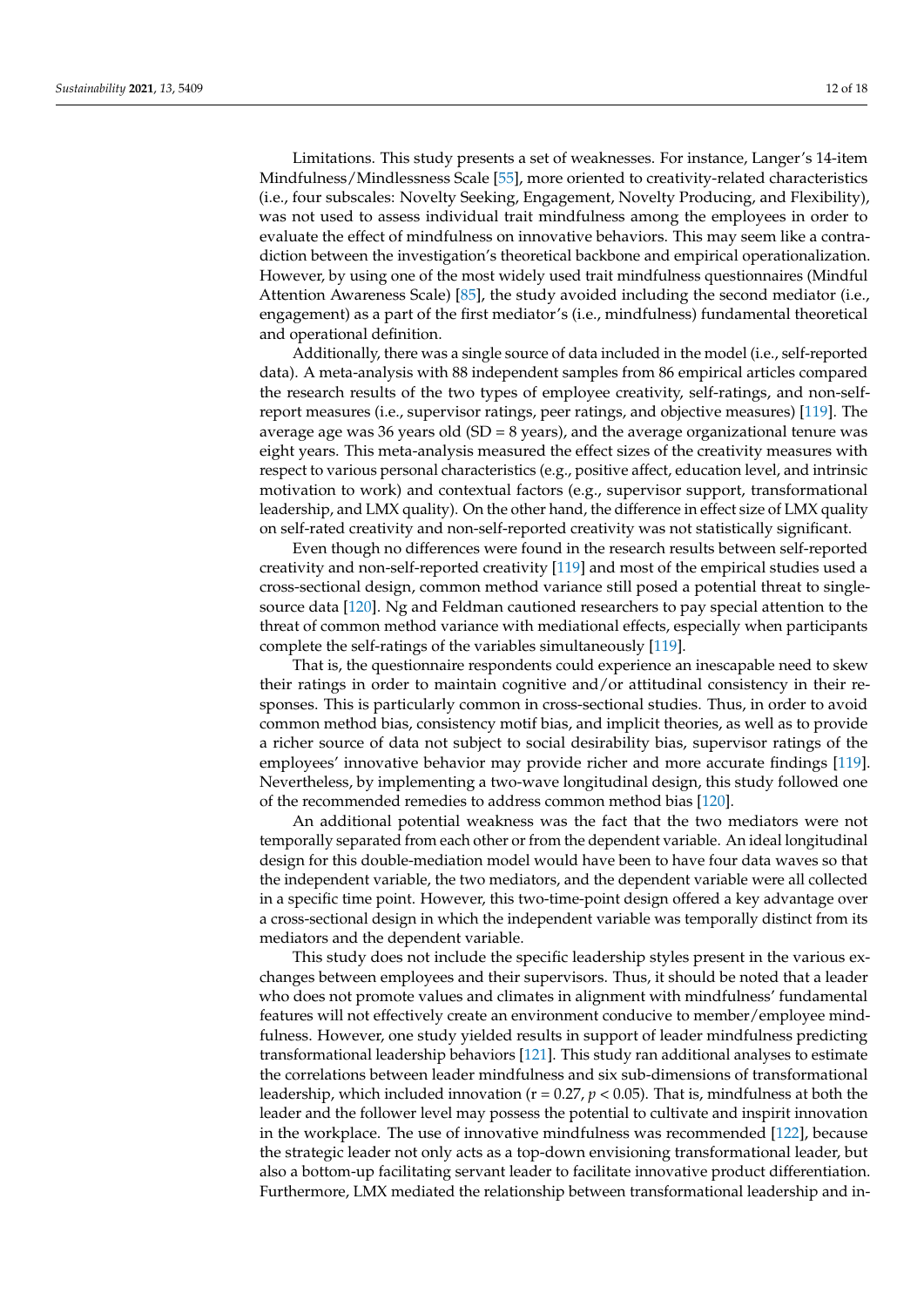novative behavior [\[105\]](#page-16-19), which further supports the strong association between the specific transformational leadership style, high-quality LMX, and IWB.

Finally, it should be noted that LMX might not be the most effective leadership approach to use in the 21st century. A cross-generational study found that millennials preferred a distinct leadership style (i.e., participative leadership) to that of Generation X and baby boomers [\[123\]](#page-17-14). Other authors [\[124\]](#page-17-15) noted that contemporary leadership theories, such as LMX, authentic leadership, and ethical leadership, may not appeal to the new millennial generation due to their increased individualism, decreased work centrality, increased focus on work–life balance, increased extrinsic motivation, and increased entitlement. For instance, the millennial workforce may not want to take the extra time required to engage in high-quality LMX, may be more interested in maintaining a healthy work–life balance than engaging in high-quality LMX, may be too focused on extrinsic reward to want to invest the necessary time to create and maintain high-quality LMX, and may be generally less interested in being led by a leader [\[124\]](#page-17-15). Thus, going forward, leaders should keep in mind the mindset of their followers/group members and adapt their leadership style to the distinct needs of the specific workforce.

Future Directions. Multi-level analysis at the team and leader levels would be one of the next steps to further test the generalizability of this double-mediation model. A previous study [\[50\]](#page-15-1) already found that LMX quality mediates the relationship between leader mindfulness and employee in- and extra-role performance. In the same vein, the concept of team mindfulness and its relationship with conflict transformation and social undermining was introduced in a three-wave study [\[125\]](#page-17-16). Furthermore, possible interventions could address high-quality LMX and mindfulness, such as a supervisor– supervisee mindfulness-based program.

A mindfulness-based mentoring program enhanced team performance after conducting four follow-up assessments every three months after the end of the intervention [\[126\]](#page-17-17). Thus, testing for the model's validity in the multi-level context of leadership and teams with respect to innovative behavior would not be an irrational investigative leap. Additionally, analyzing the three separate dimensions of innovation would be a way to further deepen our understanding of not only how LMX quality affects innovation, but also of what stage of innovation LMX quality particularly facilitates (e.g., idea generation, idea promotion, and idea realization).

A meta-analysis of LMX and culture across 23 countries found the relationship between LMX and organizational citizenship behavior to be stronger in horizontal–individualistic than vertical–collectivistic cultures [\[127\]](#page-17-18). The current study was conducted in Spain, a relatively more individualistic culture (i.e., more individualistic than Romania and China); thus, future studies should test the model's generalizability to different (i.e., collectivistic) cultures [\[128\]](#page-17-19). For instance, Spain, with an individualism score of 51 and a percentage of 69.3 employees with a good relationship with their supervisor, differs from Romania, with a lower individualism score of 30 and a lower percentage of 65.4 employees with a good relationship with their supervisor [\[129,](#page-17-20)[130\]](#page-17-21).

Moreover, to expand the investigation's scope beyond European borders, a comparative study in China, with an individualism score of 20, may also offer intriguing insights into the leadership, mindfulness, and innovation processes inter-continentally and cross-culturally.

The alignment between organizational climate and leadership style affects organizational financial performance [\[131](#page-17-22)[,132\]](#page-17-23). One study [\[131\]](#page-17-22) used an information-processing perspective with a focus on the CEO's point of view, whereas another [\[132\]](#page-17-23) incorporated charismatic, consideration, and initiating structure leadership into a leadership, organizational climate, store size, and financial performance model with a focus on the employees' point of view. However, both studies found that leadership impacts climate, which in turn contributes to the organization's performance. It would be insightful to include organizational performance variables as the next outcome step of the double-mediation model.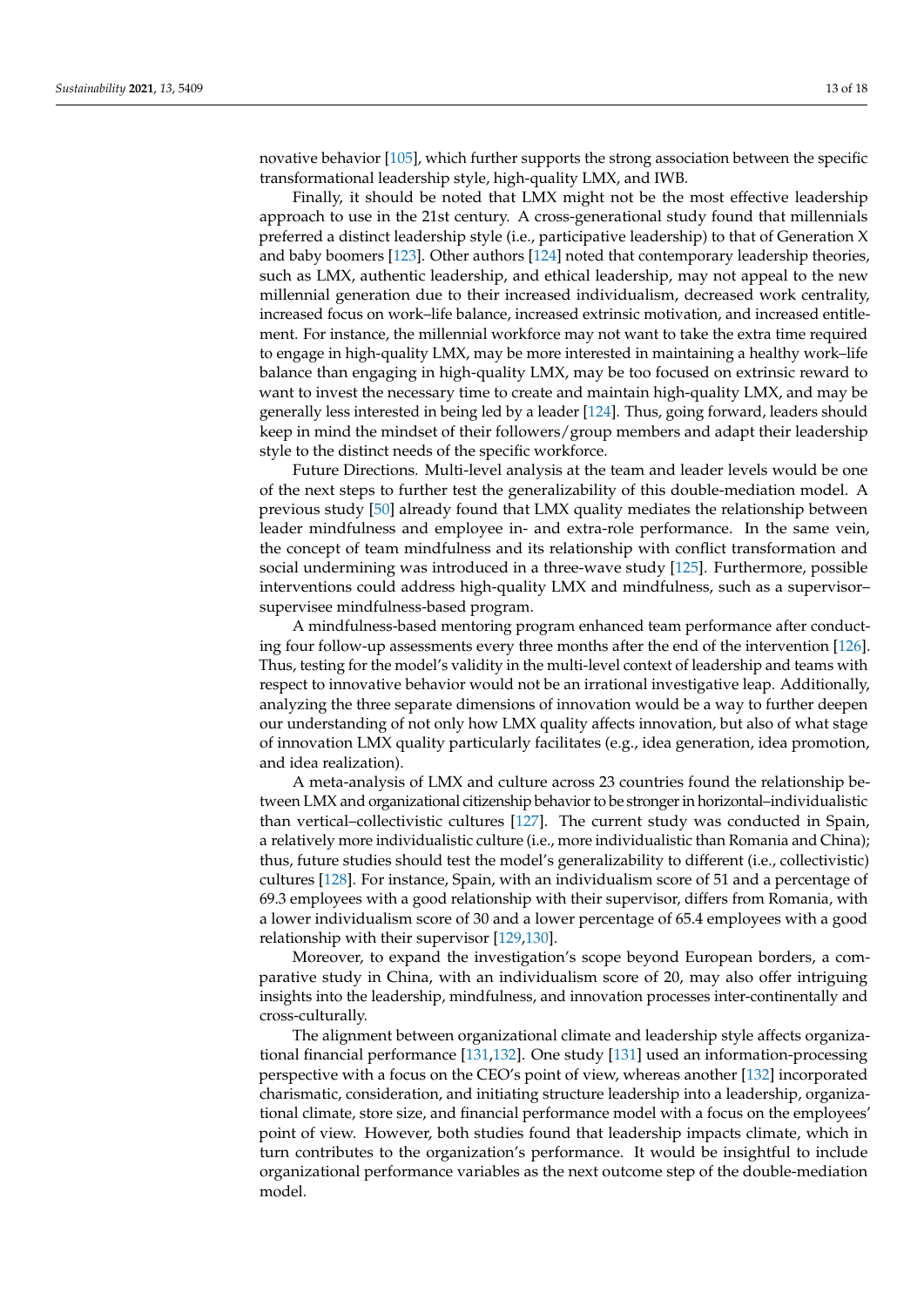In sum, the present study found evidence about the effects of high-quality member relationships on innovative work behaviors. Leader–member exchange favors the use of the mindfulness of employees towards work, increasing work involvement and stimulating employees' innovative behaviors. Thus, mindfulness (focusing on task improvements through reflectiveness and non-judgment) and engaging in tasks are mediation processes through which high-quality relations between leaders and team members stimulate organizational innovation. Improving leader–member relationships and the mindful orientation of employees to tasks contribute to the sustainability of organizations, as they increase employees' well-being (i.e., work engagement) and innovation.

**Author Contributions:** Conceptualization, R.M., P.M., A.Z. and J.R.; methodology, R.M., P.M., A.Z. and J.R.; statistical analysis, R.M.; investigation, R.M., P.M., A.Z. and J.R. All authors have read and agreed to the published version of the manuscript.

**Funding:** This research received no external funding.

**Institutional Review Board Statement:** This study follows the guidelines of the Ethical Research Committee of the University of Valencia. Explicit approval for workplace surveys is not required.

**Informed Consent Statement:** Informed consent was obtained from all subjects involved in the study.

**Data Availability Statement:** Data available upon request to second author (J.R.).

**Conflicts of Interest:** The authors declare no conflict of interest.

#### **References**

- <span id="page-13-0"></span>1. Aziz, N.N.A.; Samad, S. Innovation and competitive advantage: Moderating effects of firm age in foods manufacturing SMEs in Malaysia. *Procedia Econ. Financ.* **2016**, *35*, 256–266. [\[CrossRef\]](http://doi.org/10.1016/S2212-5671(16)00032-0)
- 2. Chahal, H.; Bakshi, P. Examining intellectual capital and competitive advantage relationship: Role of innovation and organizational learning. *Int. J. Bank Mark.* **2015**, *33*, 376–399. [\[CrossRef\]](http://doi.org/10.1108/IJBM-07-2013-0069)
- 3. Coccia, M. Sources of technological innovation: Radical and incremental innovation problem-driven to support competitive advantage of firms. *Technol. Anal. Strateg. Manag.* **2017**, *29*, 1048–1061. [\[CrossRef\]](http://doi.org/10.1080/09537325.2016.1268682)
- <span id="page-13-1"></span>4. Herrera, M.E.B. Creating competitive advantage by institutionalizing corporate social innovation. *J. Bus. Res.* **2015**, *68*, 1468–1474. [\[CrossRef\]](http://doi.org/10.1016/j.jbusres.2015.01.036)
- <span id="page-13-2"></span>5. Amarakoon, U.; Weerawardena, J.; Verreynne, M.L. Learning capabilities, human resource management innovation and competitive advantage. *Int. J. Hum. Resour. Manag.* **2018**, *29*, 1736–1766. [\[CrossRef\]](http://doi.org/10.1080/09585192.2016.1209228)
- 6. Nieves, J.; Quintana, A. Human resource practices and innovation in the hotel industry: The mediating role of human capital. *Tour. Hosp. Res.* **2018**, *18*, 72–83. [\[CrossRef\]](http://doi.org/10.1177/1467358415624137)
- 7. Noe, R.A.; Clarke, A.D.; Klein, H.J. Learning in the twenty-first-century workplace. *Annu. Rev. Organ. Psychol. Organ. Behav.* **2014**, *1*, 245–275. [\[CrossRef\]](http://doi.org/10.1146/annurev-orgpsych-031413-091321)
- <span id="page-13-3"></span>8. Prajogo, D.I.; Oke, A. Human capital, service innovation advantage, and business performance: The moderating roles of dynamic and competitive environments. *Int. J. Oper. Prod.* **2016**, *36*, 974–994. [\[CrossRef\]](http://doi.org/10.1108/IJOPM-11-2014-0537)
- <span id="page-13-4"></span>9. Bass, B.M.; Avolio, B.J. The implications of transactional and transformational leadership for individual, team, and organizational development. *Res. Organ. Chang. Dev.* **1990**, *4*, 231–272.
- <span id="page-13-5"></span>10. Li, H.; Wu, Y.; Cao, D.; Wang, Y. Organizational mindfulness towards digital transformation as a prerequisite of information processing capability to achieve market agility. *J. Bus. Res.* **2021**, *122*, 700–712. [\[CrossRef\]](http://doi.org/10.1016/j.jbusres.2019.10.036)
- <span id="page-13-6"></span>11. Al-Zu'bi, H.A. The role of mindfulness in strategic creativity: An empirical investigation. *Int. J. Bus. Innov. Res.* **2018**, *15*, 269–276. [\[CrossRef\]](http://doi.org/10.1504/IJBIR.2018.10010404)
- <span id="page-13-7"></span>12. Krishnan, H.A. Mindfulness as a Strategy for Sustainable Competitive Advantage. *Bus. Horiz.* **2021**. [\[CrossRef\]](http://doi.org/10.1016/j.bushor.2021.02.023)
- <span id="page-13-8"></span>13. Kahn, R.L.; Wolfe, D.; Quinn, R.; Snoek, J.; Rosenthal, R. *Organizational Stress: Studies in Role Conflict and Ambiguity*; Wiley: New York, NY, USA, 1964.
- <span id="page-13-9"></span>14. Liden, R.C.; Sparrowe, R.T.; Wayne, S.J. Leader-member exchange theory: The past and potential for the future. *Res. Pers. Hum. Resour.* **1997**, *15*, 47–120.
- <span id="page-13-10"></span>15. Graen, G.B.; Uhl-Bien, M. The transformation of professionals into self-managing and partially self-designing contributions: Toward a theory of leader-making. *J. Manag. Syst.* **1991**, *3*, 33–48.
- <span id="page-13-11"></span>16. Martin, R.; Epitropaki, O.; Geoff, T.; Topakas, A. A review of Leader-Member Exchange (LMX) research: Future prospects and directions. *Int. Rev. Ind. Organ. Psychol.* **2010**, *25*, 35–88.
- <span id="page-13-12"></span>17. Dansereau, F.; Graen, G.; Haga, W.J. A vertical dyad approach to leadership within formal organizations. *Organ. Behav. Hum. Perform.* **1975**, *13*, 46–78. [\[CrossRef\]](http://doi.org/10.1016/0030-5073(75)90005-7)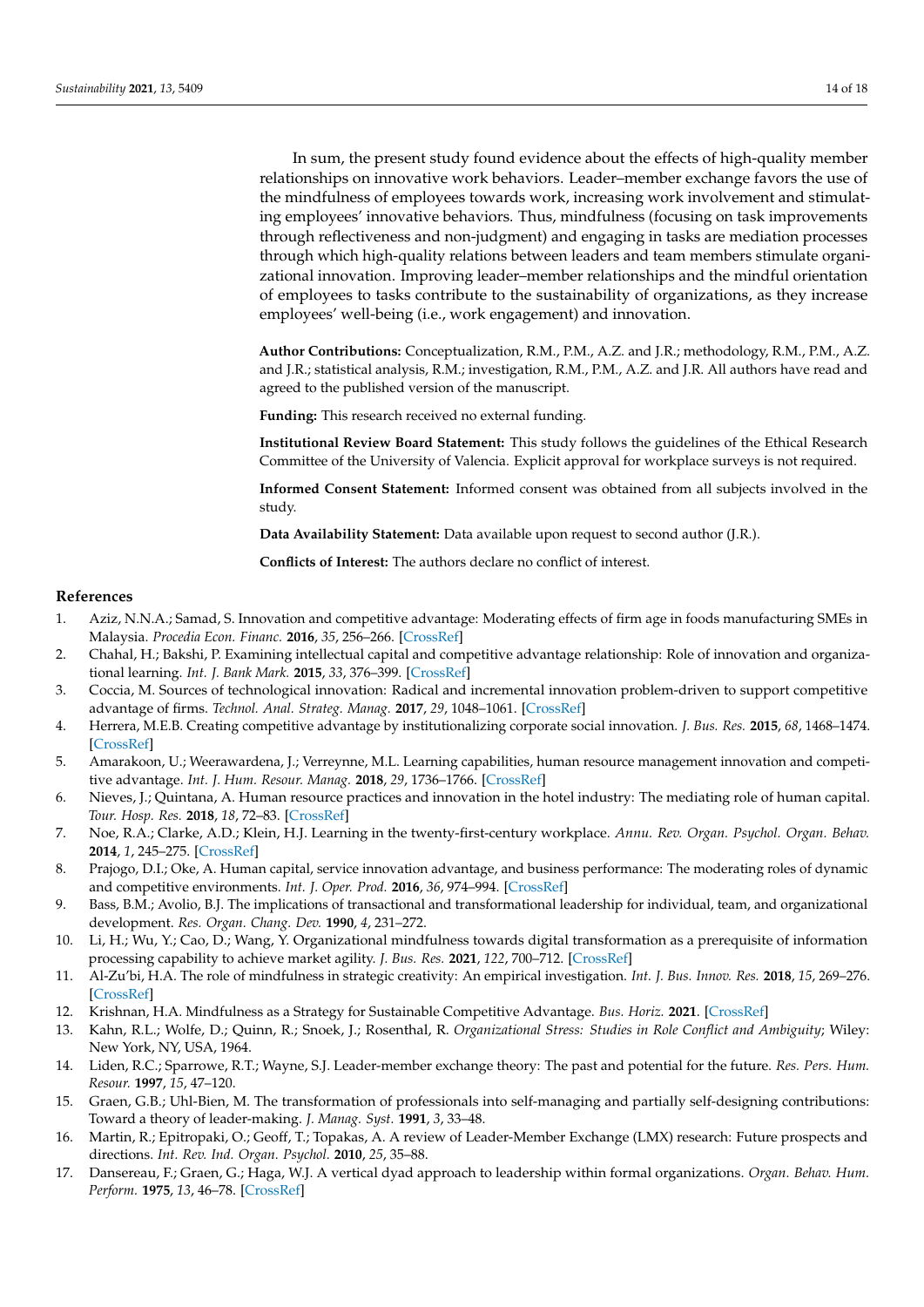- <span id="page-14-0"></span>18. Graen, G.B.; Uhl-Bien, M. Development of leader-member exchange (LMX) theory of leadership over 25 years: Applying a multi-level multi-domain perspective. *Leadersh. Q.* **1995**, *6*, 219–247. [\[CrossRef\]](http://doi.org/10.1016/1048-9843(95)90036-5)
- <span id="page-14-1"></span>19. Gerstner, C.R.; Day, D.V. Meta-analytic review of leader-member exchange theory: Correlates and construct ideas. *J. Appl. Psychol.* **1997**, *82*, 827–844. [\[CrossRef\]](http://doi.org/10.1037/0021-9010.82.6.827)
- <span id="page-14-2"></span>20. Ilies, R.; Nahrgang, J.D.; Morgeson, F.P. Leader-member exchange and citizenship behaviors: A meta-analysis. *J. Appl. Psychol.* **2007**, *92*, 269. [\[CrossRef\]](http://doi.org/10.1037/0021-9010.92.1.269) [\[PubMed\]](http://www.ncbi.nlm.nih.gov/pubmed/17227168)
- <span id="page-14-3"></span>21. Naumann, S.E.; Bennett, N. A case for procedural justice climate: Development and test of a multilevel model. *Acad. Manag. J.* **2000**, *43*, 881–889.
- <span id="page-14-4"></span>22. González-Romá, V.; Peiró, J.M.; Tordera, N. An examination of the antecedents and moderator influences of climate strength. *J. Appl. Psychol.* **2002**, *87*, 465. [\[CrossRef\]](http://doi.org/10.1037/0021-9010.87.3.465)
- <span id="page-14-5"></span>23. Dragoni, L. Understanding the emergence of state goal-orientation in organizational work groups: The role of leadership and multilevel climate perceptions. *J. Appl. Psychol.* **2005**, *90*, 1084–1095. [\[CrossRef\]](http://doi.org/10.1037/0021-9010.90.6.1084)
- <span id="page-14-19"></span>24. Kozlowski, S.W.; Doherty, M.L. Integration of climate and leadership: Examination of a neglected issue. *J. Appl. Psychol.* **1989**, *74*, 546. [\[CrossRef\]](http://doi.org/10.1037/0021-9010.74.4.546)
- <span id="page-14-6"></span>25. Ostroff, C.; Kinicki, A.J.; Tamkins, M.M. *Organizational Culture and Climate. Handbook of Psychology*; Borman, W.C., Ilgen, D.R., Klimoski, R.J., Eds.; Wiley: New York, NY, USA, 2003; Volume 12, pp. 565–593.
- <span id="page-14-7"></span>26. Pons, F.J.; Ramos, J. Influencia de los Estilos de Liderazgo y las Prácticas de Gestión de RRHH sobre el Clima Organizacional de Innovación. *Rev. Psicol. Trab. Organ.* **2012**, *28*, 81–98. [\[CrossRef\]](http://doi.org/10.5093/tr2012a7)
- <span id="page-14-8"></span>27. Tordera, N.; González-Romá, V. Leader-member exchange (LMX) and innovation climate: The role of LMX differentiation. *Span. J. Psychol.* **2013**, *16*, E83. [\[CrossRef\]](http://doi.org/10.1017/sjp.2013.83)
- <span id="page-14-9"></span>28. Wang, H.; Law, K.S.; Hackett, R.D.; Wang, D.; Chen, Z.X. Leader-member exchange as a mediator of the relationship between transformational leadership and followers' performance and organizational citizenship behavior. *Acad. Manag. J.* **2005**, *48*, 420–432. [\[CrossRef\]](http://doi.org/10.5465/amj.2005.17407908)
- <span id="page-14-10"></span>29. Eldor, L.; Harpaz, I. A process model of employee engagement: The learning climate and its relationship with extra-role performance behaviors. *J. Organ. Behav.* **2016**, *37*, 213–235. [\[CrossRef\]](http://doi.org/10.1002/job.2037)
- <span id="page-14-11"></span>30. Somech, A.; Drach-Zahavy, A. Understanding extra-role behavior in schools: The relationships between job satisfaction, sense of efficacy, and teachers' extra-role behavior. *Teach. Teach. Educ.* **2000**, *16*, 649–659. [\[CrossRef\]](http://doi.org/10.1016/S0742-051X(00)00012-3)
- <span id="page-14-12"></span>31. Clarke, S. Safety leadership: A meta-analytic review of transformational and transactional leadership styles as antecedents of safety behaviours. *J. Occup. Organ. Psychol.* **2013**, *86*, 22–49. [\[CrossRef\]](http://doi.org/10.1111/j.2044-8325.2012.02064.x)
- <span id="page-14-13"></span>32. Zohar, D. The effects of leadership dimensions, safety climate, and assigned priorities on minor injuries in work groups. *J. Organ. Behav.* **2002**, *23*, 75–92. [\[CrossRef\]](http://doi.org/10.1002/job.130)
- <span id="page-14-14"></span>33. Bass, B.M.; Stogdill, R.M. *Bass & Stogdill's Handbook of Leadership: Theory, Research, and Managerial Applications*; Simon and Schuster: New York, NY, USA, 1990.
- 34. Fairhurst, G.T. The leader-member exchange patterns of women leaders in industry: A discourse analysis. *Commun. Monogr.* **1993**, *60*, 321–351. [\[CrossRef\]](http://doi.org/10.1080/03637759309376316)
- <span id="page-14-15"></span>35. Fairhurst, G.T. The Leader-Follower Communication. In *Handbook of Organizational Communication*, 2nd ed.; Sage: Newbury Park, CA, USA, 2000.
- <span id="page-14-16"></span>36. Gouldner, A.W. The norm of reciprocity: A preliminary statement. *Am. Sociol. Rev.* **1960**, *25*, 161–178. [\[CrossRef\]](http://doi.org/10.2307/2092623)
- <span id="page-14-17"></span>37. Blau, P. *Power and Exchange in Social Life*; Wiley: New York, NY, USA, 1964.
- <span id="page-14-18"></span>38. Austin, J.T.; Vancouver, J.B. Goal constructs in psychology: Structure, process, and content. *Psychol. Bull.* **1996**, *120*, 338. [\[CrossRef\]](http://doi.org/10.1037/0033-2909.120.3.338)
- <span id="page-14-20"></span>39. Dunegan, K.J.; Tierney, P.; Duchon, D. Perceptions of an innovative climate: Examining the role of divisional affiliation, work group interaction, and leader/subordinate exchange. *IEEE Trans. Eng. Manag.* **1992**, *39*, 227–236. [\[CrossRef\]](http://doi.org/10.1109/17.156556)
- <span id="page-14-27"></span>40. Sanders, K.; Moorkamp, M.; Torka, N.; Groenveld, S.; Groenveld, C. How to support innovative behavior? The role of LMX and satisfaction with HR practices. *Technol. Invest.* **2010**, *1*, 59–68. [\[CrossRef\]](http://doi.org/10.4236/ti.2010.11007)
- <span id="page-14-21"></span>41. Scott, S.G.; Bruce, R.A. Determinants of innovative behavior: A path model of individual innovation in the workplace. *Acad. Manag. J.* **1994**, *37*, 580–607. [\[CrossRef\]](http://doi.org/10.2307/256701)
- <span id="page-14-22"></span>42. Amabile, T.M.; Conti, R.; Coon, H.; Lazenby, J.; Herron, M. Assessing the work environment for creativity. *Acad. Manag. J.* **1996**, *39*, 1154–1185.
- <span id="page-14-23"></span>43. Volmer, J.; Spurk, D.; Niessen, C. Leader–member exchange (LMX), job autonomy, and creative work involvement. *Leadersh. Q.* **2012**, *23*, 456–465. [\[CrossRef\]](http://doi.org/10.1016/j.leaqua.2011.10.005)
- <span id="page-14-24"></span>44. Van Dyne, L.; Jehn, K.A.; Cummings, A. Differential effects of strain on two forms of work performance: Individual employee sales and creativity. *J. Organ. Behav.* **2002**, *23*, 57–74. [\[CrossRef\]](http://doi.org/10.1002/job.127)
- <span id="page-14-25"></span>45. Atwater, L.; Carmeli, A. Leader–member exchange, feelings of energy, and involvement in creative work. *Leadersh. Q.* **2009**, *20*, 264–275. [\[CrossRef\]](http://doi.org/10.1016/j.leaqua.2007.07.009)
- <span id="page-14-26"></span>46. Hammond, M.M.; Neff, N.L.; Farr, J.L.; Schwall, A.R.; Zhao, X. Predictors of individual-level innovation at work: A meta-analysis. *Psychol. Aesthet. Creat. Arts* **2011**, *5*, 90. [\[CrossRef\]](http://doi.org/10.1037/a0018556)
- <span id="page-14-28"></span>47. Amabile, T.M. *How to Kill Creativity*; Harvard Business Review: Boston, BA, USA, 1998; Volume 76, pp. 76–87.
- <span id="page-14-29"></span>48. Basu, R.; Green, S.G. Leader-member exchange and transformational leadership: An empirical examination of innovative behaviors in leader-member dyads. *J. Appl. Soc. Psychol.* **1997**, *27*, 477–499. [\[CrossRef\]](http://doi.org/10.1111/j.1559-1816.1997.tb00643.x)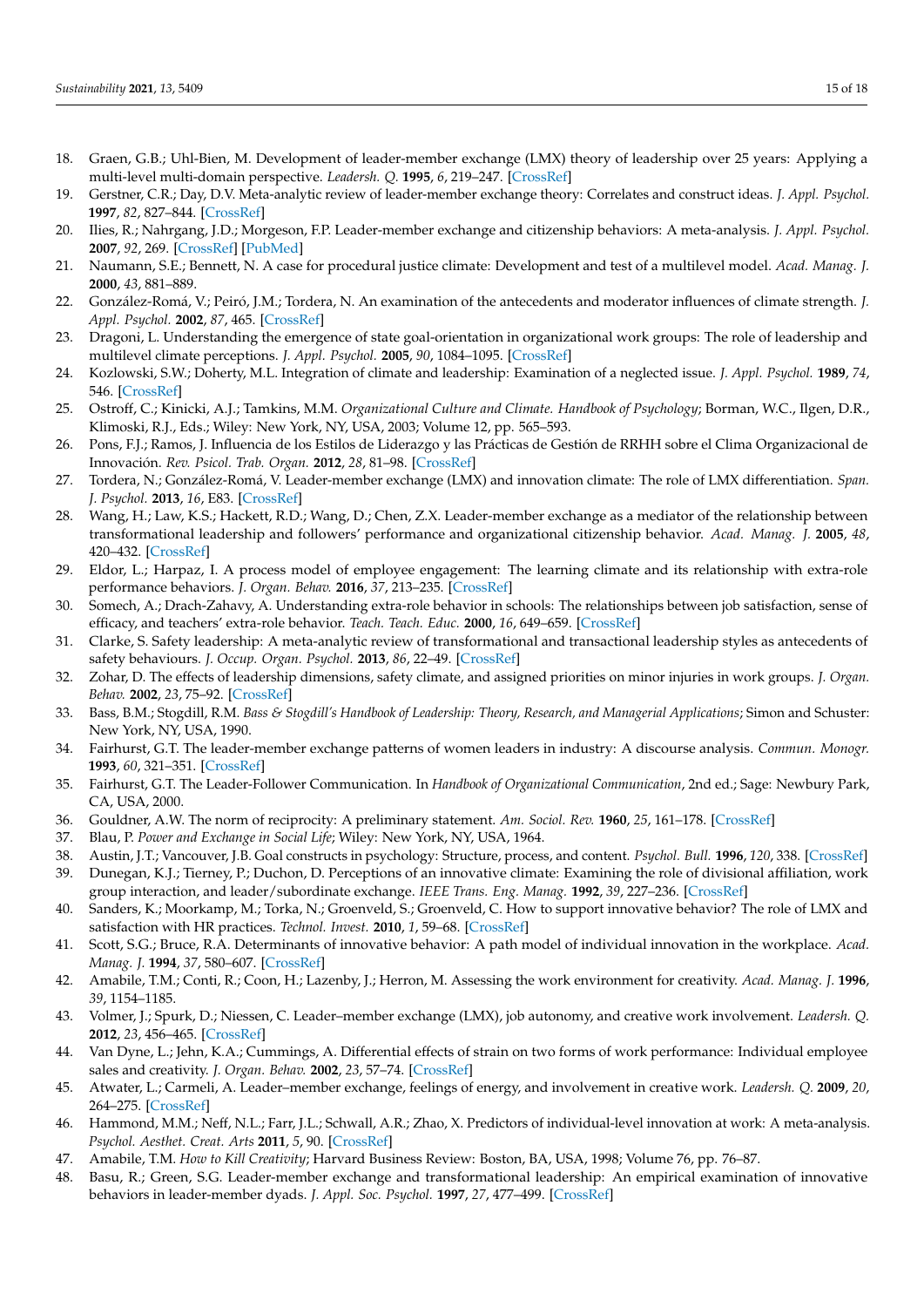- <span id="page-15-0"></span>49. Vogus, T.J.; Sutcliffe, K.M. Organizational mindfulness and mindful organizing: A reconciliation and path forward. *Acad. Manag. Learn. Educ.* **2012**, *11*, 722–735. [\[CrossRef\]](http://doi.org/10.5465/amle.2011.0002c)
- <span id="page-15-1"></span>50. Reb, J.; Chaturvedi, S.; Narayanan, J.; Kudesia, R.S. Leader mindfulness and employee performance: A sequential mediation model of LMX quality, interpersonal justice, and employee stress. *J. Bus. Ethics* **2019**, *160*, 745–763. [\[CrossRef\]](http://doi.org/10.1007/s10551-018-3927-x)
- <span id="page-15-2"></span>51. Glomb, T.M.; Duffy, M.K.; Bono, J.E.; Yang, T. Mindfulness at work. *Res. Pers. Hum. Resour. Manag.* **2011**, *30*, 115–157.
- <span id="page-15-3"></span>52. Hart, R.; Ivtzan, I.; Hart, D. Mind the gap in mindfulness research: A comparative account of the leading schools of thought. *Rev. Gen. Psychol.* **2013**, *17*, 453. [\[CrossRef\]](http://doi.org/10.1037/a0035212)
- <span id="page-15-4"></span>53. Kabat-Zinn, J. *Wherever You Go There You Are: Mindfulness Meditation in Everyday Life*; Hyperion: New York, NY, USA, 1994.
- <span id="page-15-5"></span>54. Langer, E.J.; Moldoveanu, M. The construct of mindfulness. *J. Soc. Issues* **2000**, *56*, 1–9. [\[CrossRef\]](http://doi.org/10.1111/0022-4537.00148)
- <span id="page-15-6"></span>55. Langer, E.J. *Langer Mindfulness Scale User Guide and Technical Manual*; IDS Publishing Corporation: Worthington, DC, USA, 2004.
- <span id="page-15-7"></span>56. Langer, E.J. *On Becoming an Artist: Reinventing Yourself through Mindful Creativity*; Ballantine Books: New York, NY, USA, 2006.
- <span id="page-15-8"></span>57. Goldin, P.; Ramel, W.; Gross, J. Mindfulness meditation training and self referential processing in social anxiety disorder: Behavioral and neural effects. *J. Cogn. Psychother.* **2009**, *23*, 242–257. [\[CrossRef\]](http://doi.org/10.1891/0889-8391.23.3.242)
- <span id="page-15-9"></span>58. Hayes, S.C.; Wilson, K.G. Mindfulness: Method and process. *Clin. Psychol. Sci. Pract.* **2003**, *10*, 161–165. [\[CrossRef\]](http://doi.org/10.1093/clipsy.bpg018)
- <span id="page-15-10"></span>59. Schooler, J.W.; Ohlsson, S.; Brooks, K. Thoughts beyond words: When language overshadows insight. *J. Exp. Psychol. Gen.* **1993**, *122*, 166–183. [\[CrossRef\]](http://doi.org/10.1037/0096-3445.122.2.166)
- <span id="page-15-11"></span>60. Lebuda, I.; Zabelina, D.L.; Karwowski, M. Mind full of ideas: A meta-analysis of the mindfulness–creativity link. *Personal. Individ. Differ.* **2016**, *93*, 22–26. [\[CrossRef\]](http://doi.org/10.1016/j.paid.2015.09.040)
- <span id="page-15-12"></span>61. Grant, A.M.; Langer, E.J.; Falk, E.; Capodilupo, C. Mindful creativity: Drawing to draw distinctions. *Creat. Res. J.* **2004**, *16*, 261–265. [\[CrossRef\]](http://doi.org/10.1080/10400419.2004.9651457)
- <span id="page-15-13"></span>62. Baas, M.; Nevicka, B.; Ten Velden, F.S. Specific mindfulness skills differentially predict creative performance. *Personal. Soc. Psychol. Bull.* **2014**, *40*, 1092–1106. [\[CrossRef\]](http://doi.org/10.1177/0146167214535813)
- <span id="page-15-14"></span>63. Byrne, E.K.; Thatchenkery, T. Cultivating creative workplaces through mindfulness. *J. Organ. Chang. Manag.* **2019**, *32*, 15–31. [\[CrossRef\]](http://doi.org/10.1108/JOCM-10-2017-0387)
- <span id="page-15-15"></span>64. Kasof, J. Creativity and breadth of attention. *Creat. Res. J.* **1997**, *10*, 303–315. [\[CrossRef\]](http://doi.org/10.1207/s15326934crj1004_2)
- <span id="page-15-16"></span>65. Leroy, H.; Anseel, F.; Dimitrova, N.G.; Sels, L. Mindfulness, authentic functioning, and work engagement: A growth modeling approach. *J. Vocat. Behav.* **2013**, *82*, 238–247. [\[CrossRef\]](http://doi.org/10.1016/j.jvb.2013.01.012)
- <span id="page-15-17"></span>66. Kudesia, R.S. *Mindfulness and Creativity in the Workplace. Mindfulness in Organizations: Foundations, Research, and Applications*; Reb, J., Atkins, P.W.P., Eds.; Cambridge University Press: Cambridge, UK, 2015; pp. 190–212.
- <span id="page-15-18"></span>67. Brefczynski-Lewis, J.A.; Lutz, A.; Schaefer, H.S.; Levinson, D.B.; Davidson, R.J. Neural correlates of attentional expertise in long-term meditation practitioners. *Proc. Natl. Acad. Sci. USA* **2007**, *104*, 11483–11488. [\[CrossRef\]](http://doi.org/10.1073/pnas.0606552104)
- <span id="page-15-19"></span>68. Hopstaken, J.F.; Van Der Linden, D.; Bakker, A.B.; Kompier, M.A. A multifaceted investigation of the link between mental fatigue and task disengagement. *Psychophysiology* **2015**, *52*, 305–315. [\[CrossRef\]](http://doi.org/10.1111/psyp.12339)
- <span id="page-15-20"></span>69. Hopstaken, J.F.; Van Der Linden, D.; Bakker, A.B.; Kompier, M.A.; Leung, Y.K. Shifts in attention during mental fatigue: Evidence from subjective, behavioral, physiological, and eye-tracking data. *J. Exp. Psychol. Hum. Percept. Perform.* **2016**, *42*, 878. [\[CrossRef\]](http://doi.org/10.1037/xhp0000189)
- <span id="page-15-21"></span>70. Schaufeli, W.B.; Salanova, M.; González-Romá, V.; Bakker, A.B. The measurement of engagement and burnout: A two sample confirmatory factor analytic approach. *J. Happiness Stud.* **2002**, *3*, 71–92. [\[CrossRef\]](http://doi.org/10.1023/A:1015630930326)
- <span id="page-15-22"></span>71. Malinowski, P.; Lim, H.J. Mindfulness at work: Positive affect, hope, and optimism mediate the relationship between dispositional mindfulness, work engagement, and well-being. *Mindfulness* **2015**, *6*, 1250–1262. [\[CrossRef\]](http://doi.org/10.1007/s12671-015-0388-5)
- <span id="page-15-23"></span>72. Klatt, M.; Steinberg, B.; Duchemin, A.M. Mindfulness in Motion (MIM): An onsite mindfulness based intervention (MBI) for chronically high stress work environments to increase resiliency and work engagement. *J. Vis. Exp.* **2015**, *101*, e52359. [\[CrossRef\]](http://doi.org/10.3791/52359)
- <span id="page-15-24"></span>73. Vonderlin, R.; Biermann, M.; Bohus, M.; Lyssenko, L. Mindfulness-based programs in the workplace: A meta-analysis of randomized controlled trials. *Mindfulness* **2020**, *11*, 1579–1598. [\[CrossRef\]](http://doi.org/10.1007/s12671-020-01328-3)
- <span id="page-15-25"></span>74. Bakker, A.B.; Demerouti, E.; Verbeke, W. Using the job demands-resources model to predict burnout and performance. *Hum. Resour. Manag.* **2014**, *43*, 83–104. [\[CrossRef\]](http://doi.org/10.1002/hrm.20004)
- <span id="page-15-26"></span>75. Christian, M.S.; Garza, A.S.; Slaughter, J.E. Work engagement: A quantitative review and test of its relations with task and contextual performance. *Pers. Psychol.* **2011**, *64*, 89–136. [\[CrossRef\]](http://doi.org/10.1111/j.1744-6570.2010.01203.x)
- <span id="page-15-27"></span>76. Li, X.; Sanders, K.; Frenkel, S. How leader–member exchange, work engagement and HRM consistency explain Chinese luxury hotel employees' job performance. *Int. J. Hosp. Manag.* **2012**, *31*, 1059–1066. [\[CrossRef\]](http://doi.org/10.1016/j.ijhm.2012.01.002)
- <span id="page-15-28"></span>77. Breevaart, K.; Bakker, A.B.; Demerouti, E.; Sleebos, D.M.; Maduro, V. Uncovering the Underlying Relationship between Transformational Leaders and Followers' Task Performance. *J. Pers. Psychol.* **2014**, *13*, 194–203. [\[CrossRef\]](http://doi.org/10.1027/1866-5888/a000118)
- <span id="page-15-29"></span>78. Matta, F.K.; Scott, B.A.; Koopman, J.; Conlon, D.E. Does seeing "eye to eye" affect work engagement and organizational citizenship behavior? A role theory perspective on LMX agreement. *Acad. Manag. J.* **2015**, *58*, 1686–1708. [\[CrossRef\]](http://doi.org/10.5465/amj.2014.0106)
- <span id="page-15-30"></span>79. Montani, F.; Dagenais-Desmarais, V.; Giorgi, G.; Grégoire, S. A conservation of resources perspective on negative affect and innovative work behaviour: The role of affect activation and mindfulness. *J. Bus. Psychol.* **2018**, *33*, 123–139. [\[CrossRef\]](http://doi.org/10.1007/s10869-016-9480-7)
- <span id="page-15-31"></span>80. Hakanen, J.J.; Perhoniemi, R.; Toppinen-Tanner, S. Positive gain spirals at work: From job resources to work engagement, personal initiative and work-unit innovativeness. *J. Vocat. Behav.* **2008**, *73*, 78–91. [\[CrossRef\]](http://doi.org/10.1016/j.jvb.2008.01.003)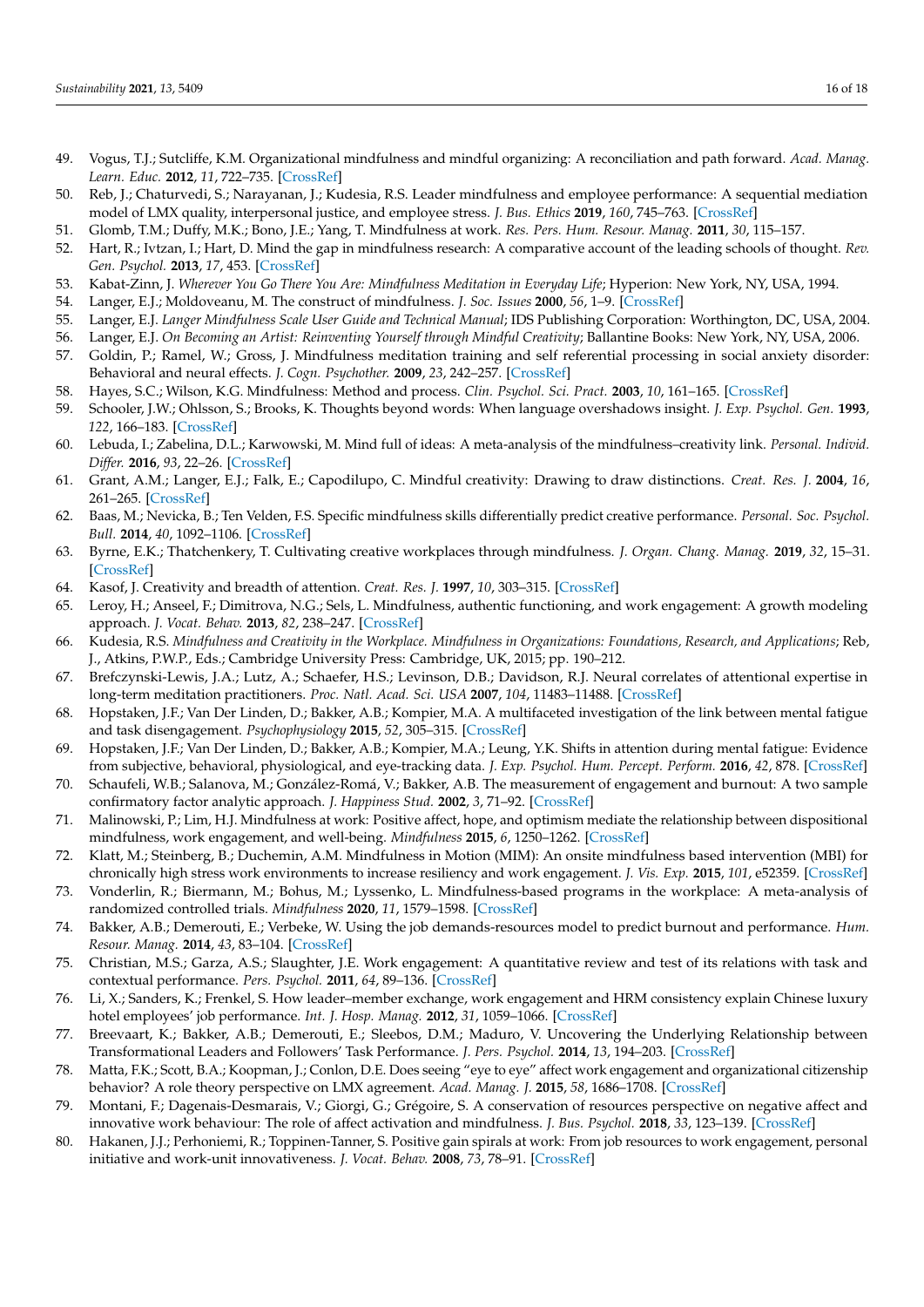- <span id="page-16-0"></span>81. Li, H.; Sajjad, N.; Wang, Q.; Muhammad Ali, A.; Khaqan, Z.; Amina, S. Influence of transformational leadership on employees' innovative work behavior in sustainable organizations: Test of mediation and moderation processes. *Sustainability* **2019**, *11*, 1594. [\[CrossRef\]](http://doi.org/10.3390/su11061594)
- <span id="page-16-1"></span>82. Agarwal, U.A.; Datta, S.; Blake-Beard, S.; Bhargava, S. Linking LMX, innovative work behaviour and turnover intentions: The mediating role of work engagement. *Career Dev. Int.* **2012**, *17*, 208–230. [\[CrossRef\]](http://doi.org/10.1108/13620431211241063)
- <span id="page-16-2"></span>83. Scandura, T.A.; Graen, G.B. Moderating effects of initial leader–member exchange status on the effects of a leadership intervention. *J. Appl. Psychol.* **1984**, *69*, 428. [\[CrossRef\]](http://doi.org/10.1037/0021-9010.69.3.428)
- <span id="page-16-3"></span>84. Paglis, L.L.; Green, S.G. Both sides now: Supervisor and subordinate perspectives on relationship quality. *J. Appl. Soc. Psychol.* **2002**, *32*, 250–276. [\[CrossRef\]](http://doi.org/10.1111/j.1559-1816.2002.tb00215.x)
- <span id="page-16-4"></span>85. Brown, K.W.; Ryan, R.M. The benefits of being present: Mindfulness and its role in psychological well-being. *J. Personal. Soc. Psychol.* **2003**, *84*, 822. [\[CrossRef\]](http://doi.org/10.1037/0022-3514.84.4.822)
- <span id="page-16-5"></span>86. Tanay, G.; Bernstein, A. State Mindfulness Scale (SMS): Development and initial validation. *Psychol. Assess.* **2013**, *25*, 1286–1299. [\[CrossRef\]](http://doi.org/10.1037/a0034044)
- <span id="page-16-6"></span>87. Schaufeli, W.B.; Bakker, A.B.; Salanova, M. The measurement of work engagement with a short questionnaire: A cross-national study. *Educ. Psychol. Meas.* **2006**, *66*, 701–716. [\[CrossRef\]](http://doi.org/10.1177/0013164405282471)
- <span id="page-16-7"></span>88. Fong, T.C.T.; Ng, S.M. Measuring engagement at work: Validation of the Chinese version of the Utrecht Work Engagement Scale. *Int. J. Behav. Med.* **2012**, *19*, 391–397. [\[CrossRef\]](http://doi.org/10.1007/s12529-011-9173-6) [\[PubMed\]](http://www.ncbi.nlm.nih.gov/pubmed/21681564)
- 89. Shimazu, A.; Schaufeli, W.B.; Kosugi, S.; Suzuki, A.; Nashiwa, H.; Kato, A.; Sakamoto, M.; Amano, S.; Hirohata, K.; Goto, R. Work engagement in Japan: Validation of the Japanese version of the Utrecht Work Engagement Scale. *Appl. Psychol.* **2008**, *57*, 510–523. [\[CrossRef\]](http://doi.org/10.1111/j.1464-0597.2008.00333.x)
- 90. Zecca, G.; Györkös, C.; Becker, J.; Massoudi, K.; de Bruin, G.P.; Rossier, J. Validation of the French Utrecht Work Engagement Scale and its relationship with personality traits and impulsivity. *Rev. Eur. Psychol. Appl. Eur. Rev. Appl. Psychol.* **2015**, *65*, 19–28. [\[CrossRef\]](http://doi.org/10.1016/j.erap.2014.10.003)
- <span id="page-16-10"></span>91. Spontón, C.; Mendrano, L.A.; Maffei, L.; Spontón, M.; Castellano, E. Validación del Cuestionario de Engagement UWES a la población de trabajadores de Córdoba, Argentina [Validation of the Engagement Questionnaire UWES for the Population of Workers of Cordoba, Argentina]. *Liberabit* **2012**, *18*, 147–154.
- <span id="page-16-8"></span>92. Schaufeli, W.B.; Shimazu, A.; Hakanen, J.; Salanova, M.; De Witte, H. An Ultra-Short Measure for Work Engagement: The UWES-3 Validation across Five Countries. *Eur. J. Psychol. Assess.* **2017**, *35*, 577–591. [\[CrossRef\]](http://doi.org/10.1027/1015-5759/a000430)
- <span id="page-16-9"></span>93. Schaufeli, W.B.; Taris, T.W.; Van Rhenen, W. Workaholism, burnout, and work engagement: Three of a kind or three different kinds of employee well-being? *Appl. Psychol.* **2008**, *57*, 173–203. [\[CrossRef\]](http://doi.org/10.1111/j.1464-0597.2007.00285.x)
- <span id="page-16-11"></span>94. De Bruin, G.P.; Hill, C.; Henn, C.M.; Muller, K.P. Dimensionality of the UWES-17: An item response modeling analysis. *SA J. Ind. Psychol.* **2013**, *39*, 1148. [\[CrossRef\]](http://doi.org/10.4102/sajip.v39i2.1148)
- <span id="page-16-12"></span>95. Janssen, O. Fairness perceptions as a moderator in the curvilinear relationships between job demands, and job performance and job satisfaction. *Acad. Manag. J.* **2001**, *44*, 1039–1050.
- <span id="page-16-13"></span>96. Janssen, O. Job demands, perceptions of effort–reward fairness, and innovative work behavior. *J. Occup. Organ. Psychol.* **2000**, *73*, 287–302. [\[CrossRef\]](http://doi.org/10.1348/096317900167038)
- <span id="page-16-14"></span>97. Bennett, D.A. How can I deal with missing data in my study? *Aust. N. Z. J. Public Health* **2001**, *25*, 464–469. [\[CrossRef\]](http://doi.org/10.1111/j.1467-842X.2001.tb00294.x)
- <span id="page-16-15"></span>98. Bandalos, D.L. Is parceling really necessary? A comparison of results from item parceling and categorical variable methodology. *Struct. Equ. Modeling A Multidiscip. J.* **2008**, *15*, 211–240. [\[CrossRef\]](http://doi.org/10.1080/10705510801922340)
- <span id="page-16-16"></span>99. Atitumpong, A.; Badir, Y.F. Leader-member exchange, learning orientation and innovative work behavior. *J. Workplace Learn.* **2018**, *30*, 32–47. [\[CrossRef\]](http://doi.org/10.1108/JWL-01-2017-0005)
- 100. Colzato, L.S.; Szapora, A.; Hommel, B. Meditate to create: The impact of focused- attention and open-monitoring training on convergent and divergent thinking. *Front. Psychol.* **2012**, *3*, 116. [\[CrossRef\]](http://doi.org/10.3389/fpsyg.2012.00116) [\[PubMed\]](http://www.ncbi.nlm.nih.gov/pubmed/22529832)
- <span id="page-16-18"></span>101. Montani, F.; Vandenberghe, C.; Khedhaouria, A.; Courcy, F. Examining the inverted U-shaped relationship between workload and innovative work behavior: The role of work engagement and mindfulness. *Hum. Relat.* **2019**, *73*, 59–93. [\[CrossRef\]](http://doi.org/10.1177/0018726718819055)
- 102. Muñoz-Doyague, M.F.; Nieto, M. Individual creativity performance and the quality of interpersonal relationships. *Ind. Manag. Data Syst.* **2012**, *112*, 125–145. [\[CrossRef\]](http://doi.org/10.1108/02635571211193671)
- 103. Ostafin, B.D.; Kassman, K.T. Stepping out of history: Mindfulness improves insight problem solving. *Conscious. Cogn.* **2012**, *21*, 1031–1036. [\[CrossRef\]](http://doi.org/10.1016/j.concog.2012.02.014)
- 104. Pan, W.; Sun, L.Y.; Chow, I.H.S. Leader-member exchange and employee creativity: Test of a multilevel moderated mediation model. *Hum. Perform.* **2012**, *25*, 432–451. [\[CrossRef\]](http://doi.org/10.1080/08959285.2012.721833)
- <span id="page-16-19"></span>105. Shunlong, X.; Weiming, Z. The relationships between transformational leadership, LMX, and employee innovative behavior. *J. Appl. Bus. Econ.* **2012**, *13*, 87–96.
- 106. Wang, C.J. Does leader-member exchange enhance performance in the hospitality industry? The mediating roles of task motivation and creativity. *Int. J. Contemp. Hosp. Manag.* **2016**, *28*, 969–987. [\[CrossRef\]](http://doi.org/10.1108/IJCHM-10-2014-0513)
- <span id="page-16-17"></span>107. Zhao, H.; Kessel, M.; Kratzer, J. Supervisor–subordinate relationship, differentiation, and employee creativity: A selfcategorization perspective. *J. Creat. Behav.* **2014**, *48*, 165–184. [\[CrossRef\]](http://doi.org/10.1002/jocb.46)